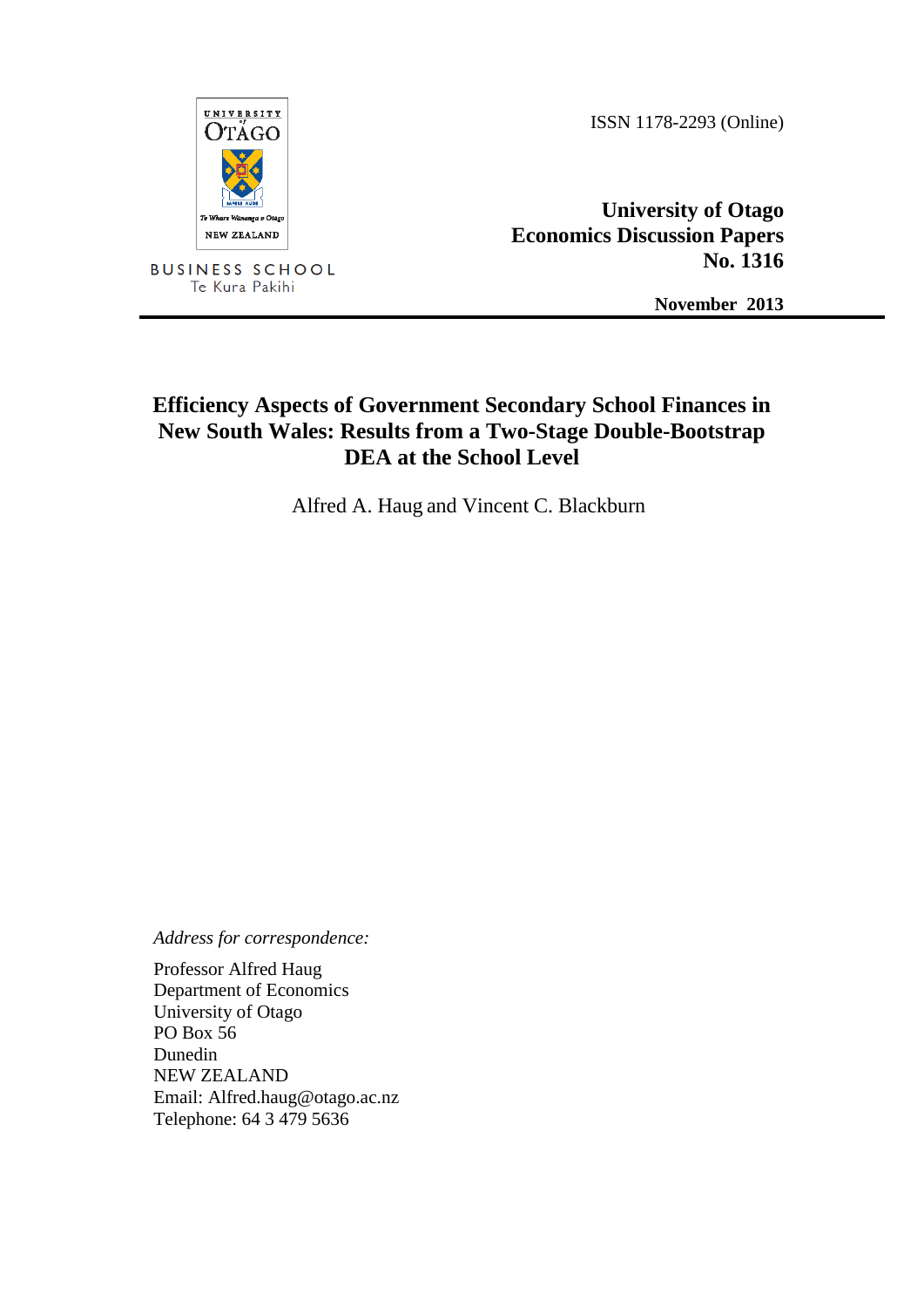# **Efficiency Aspects of Government Secondary School Finances in New South Wales: Results from a Two-Stage Double-Bootstrap DEA at the School Level**

by

Alfred A. Haug<sup>1</sup> and Vincent C. Blackburn<sup>2</sup>

#### **Abstract**

This study measures the efficiency of government secondary schools in New South Wales, Australia, using a recently developed methodology of two-stage semi-parametric modeling. In contrast to previous research comparing school performance, we control for prior academic achievement of students by looking at the changes in academic achievements over a two year period, at the school level, from 2008 to 2010, and employ detailed financial data for deriving the envelope for the production frontier of the schools. Using Simar and Wilson's (2007) double bootstrap procedure for data envelopment analysis (DEA), the study finds that schools with higher student retention rates, higher total student numbers, boys or girls only, and selective admissions do better than other schools. On the other hand, a negative influence comes from a school's location in provincial and outer metropolitan areas, a higher ratio of disadvantaged students at a school, and a school's specialization in areas such as languages, performing arts, sports, etc. A surprising result is that the socio-economic characteristics of the families of students attending the school has no significant effect on their academic performance, nor does the average of the years of service of the teachers at a specific school.

**JEL Code:** C44, C61, H53, I21, I22

**Key Words:** Two-stage data envelopment analysis; double-bootstrap; efficiency of high schools in New South Wales, Australia.

1. Professor and Head, Department of Economics, University of Otago, P.O. Box 56, Dunedin 9054, New Zealand. Phone: +64-3-479-5636. Email: alfred.haug@otago.ac.nz

 $\_$  , and the contribution of the contribution of  $\mathcal{L}_\mathcal{A}$  , and the contribution of  $\mathcal{L}_\mathcal{A}$ 

2. Manager, Statistical Performance Reporting, Finance and Investment New South Wales, Department of Education and Communities, Level 9, 1 Oxford Street, Locked Bag 53, Darlinghurst, New South Wales, 2010, Australia. Phone +61-29-244-5277. Fax +61-29-244- 5235. Email: vincent.blackburn@det.nsw.edu.au. The views expressed in this paper are those of the authors and not those of the Department of Education and Communities.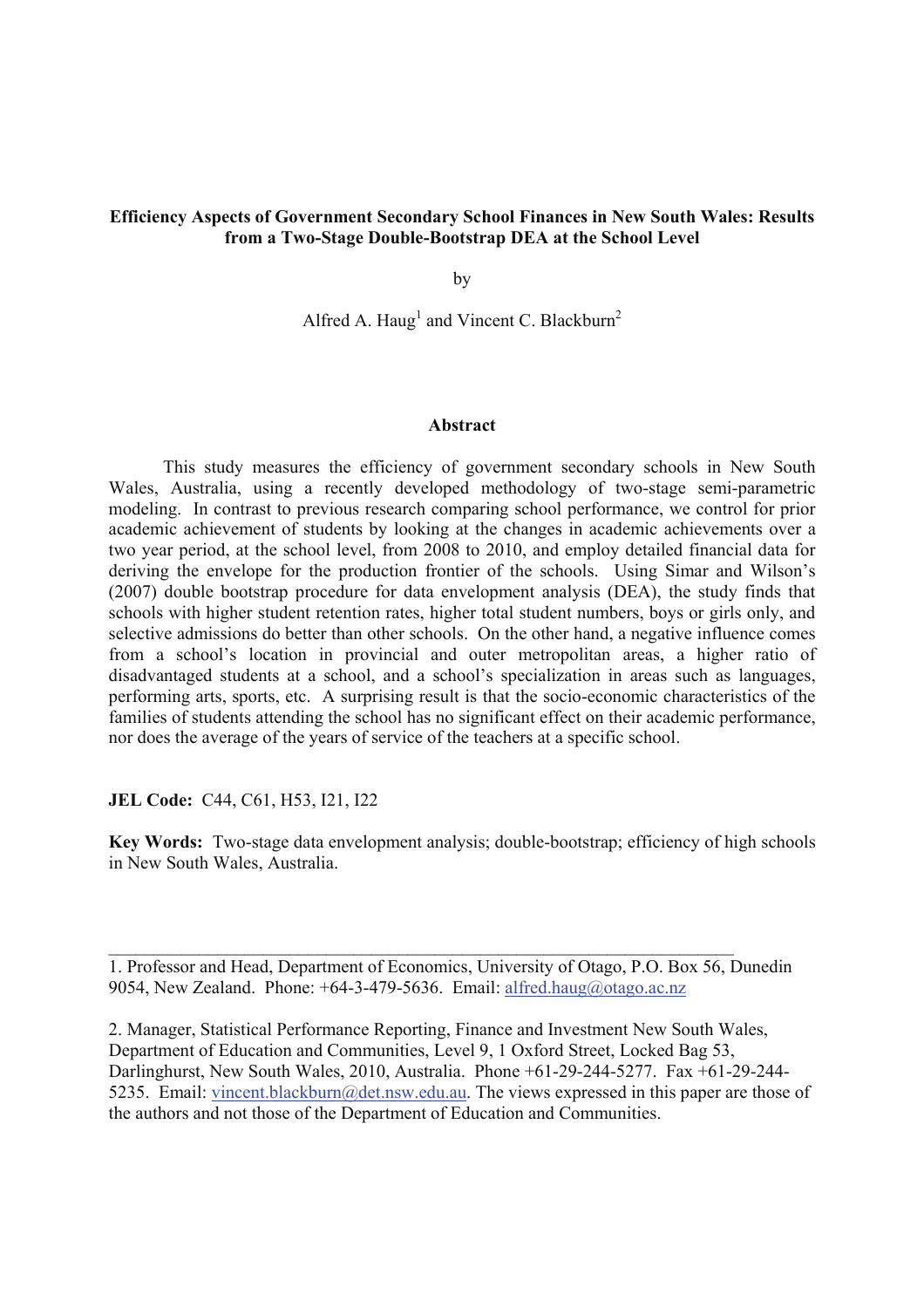#### **1. Introduction**

-

Over the last decade increasing attention has been paid to greater efficiency and public accountability of Commonwealth (federal) and State government funds devoted to school education in Australia. Since the publication of 'League Tables' for individual schools on the "My School" website of the Australian Curriculum Assessment and Reporting Authority (ACARA), starting in 2008, the major debate in public education has focused on whether such tables portray a complete picture of a school's effectiveness in supporting children's fullest development potential.<sup>1</sup> Critics have been arguing that the publication of 'league tables' may lead to a market-based approach to education, resulting in the diversion of more government money to non-government schools because conventionally state programs are generally associated with low levels of allocative and technical efficiencies. The main argument is that the lower levels of efficiency would lead to a lower level of resources and services offered by those schools, which will limit the scope of reducing educational inequality, under-achievement, and social de-segregation. In 2010, two-thirds of all children went to public (government) schools and the combined Commonwealth and State funding for public schools was \$26.3 billion and for private schools \$2.1 billion. The federal funding for public and private schools in 2010 was \$2.5 billion and \$5.5 billion, respectively (Hinz, 2010). Considering the amount of money spent on public education, there is only a very limited number of studies available exploring how efficiently the resources are being spent by the public schools in Australia.

The few studies that have measured cost efficiency for public schools in Australia using state or national data are Mante and O'Brien (2002), Bradley *et al*. (2004) and Perry and McConney (2010). However, as far as we are aware, no study has examined the effects of school and non-school inputs, such as financial resources, teacher characteristics, family socioeconomic status and student composition, on student outcomes in the context of Australian primary and secondary schools. The need for school efficiency studies as measured by the academic performance of students in relation to the money spent on schooling, while considering socio-demographic variables outside the control of the schools, has been recognized since 2008.

<sup>&</sup>lt;sup>1</sup> League tables are commonly created using student results from standardized tests. Schools are ranked according to their students' results with highest scoring schools at the top. The tables are reported on the website "My School" at www.myschool.edu.au.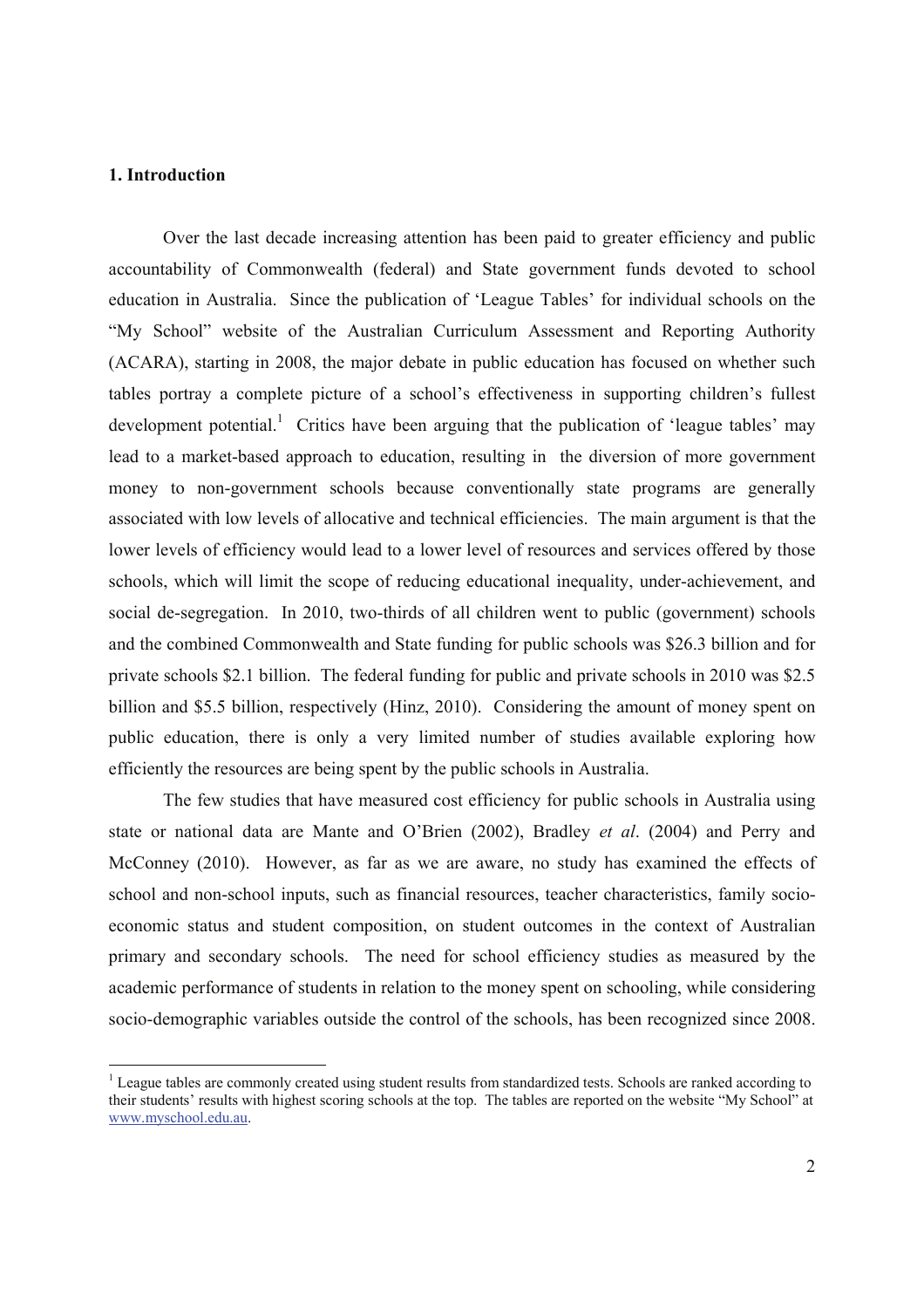With the introduction by the Commonwealth Government of the "My School" website in 2008, which reports student test scores and financial variables for each school, it has become more important to measure the overall performance of each school and report a cost efficiency index for public school funding policy. In addition, the recent Gonski Inquiry report into the funding of Australian schools has increased the demand for well-constructed school efficiency studies (Gonski, 2011). Furthermore, Bradley *et al*. (2004) found that unadjusted test scores reported in the 'league tables' as signals of school performance in a quasi-market model are misleading and will increase social segregation between schools.

This paper seeks to address some of the requirements for the future research directions into school efficiency as outlined in the Gonski report. The focus of our paper is on the analysis of New South Wales (NSW) school efficiency utilizing the two-stage double-bootstrap data envelopment analysis (DEA) procedure, which is a production-function approach with multiple inputs and multiple outputs. However, the DEA methodology is a methodology that does not require the availability of all output and input prices and quantities, as is the case in traditional production function analysis in economics. It is therefore ideally suited for the analysis of nonprofit public sector organizations that do not have a full set of prices available, such as schools. Furthermore, the DEA approach allows for simultaneous multiple outputs. The two-stage double-bootstrap DEA has previously been applied to New Zealand secondary schools by one of the authors (Alexander *et al*., 2010). However, in contrast to that study, we have data that allows us to control for prior academic achievement of students. The bootstrap method is used to biasadjust coefficient estimates and also for calculating proper confidence intervals for statistical inference. Many previous studies reported large and imprecise confidence intervals (e.g., Miller and Voon, 2011). The bootstrap method generally produces more precise confidence bands. Our Australian data set covers the period from 2008 to 2010 and approximately 380 NSW secondary schools and includes variables that have not been used in other studies on Australian secondary schools. In the next section, we provide the background for this study including a brief survey of previous studies undertaken in the Australian school finance literature.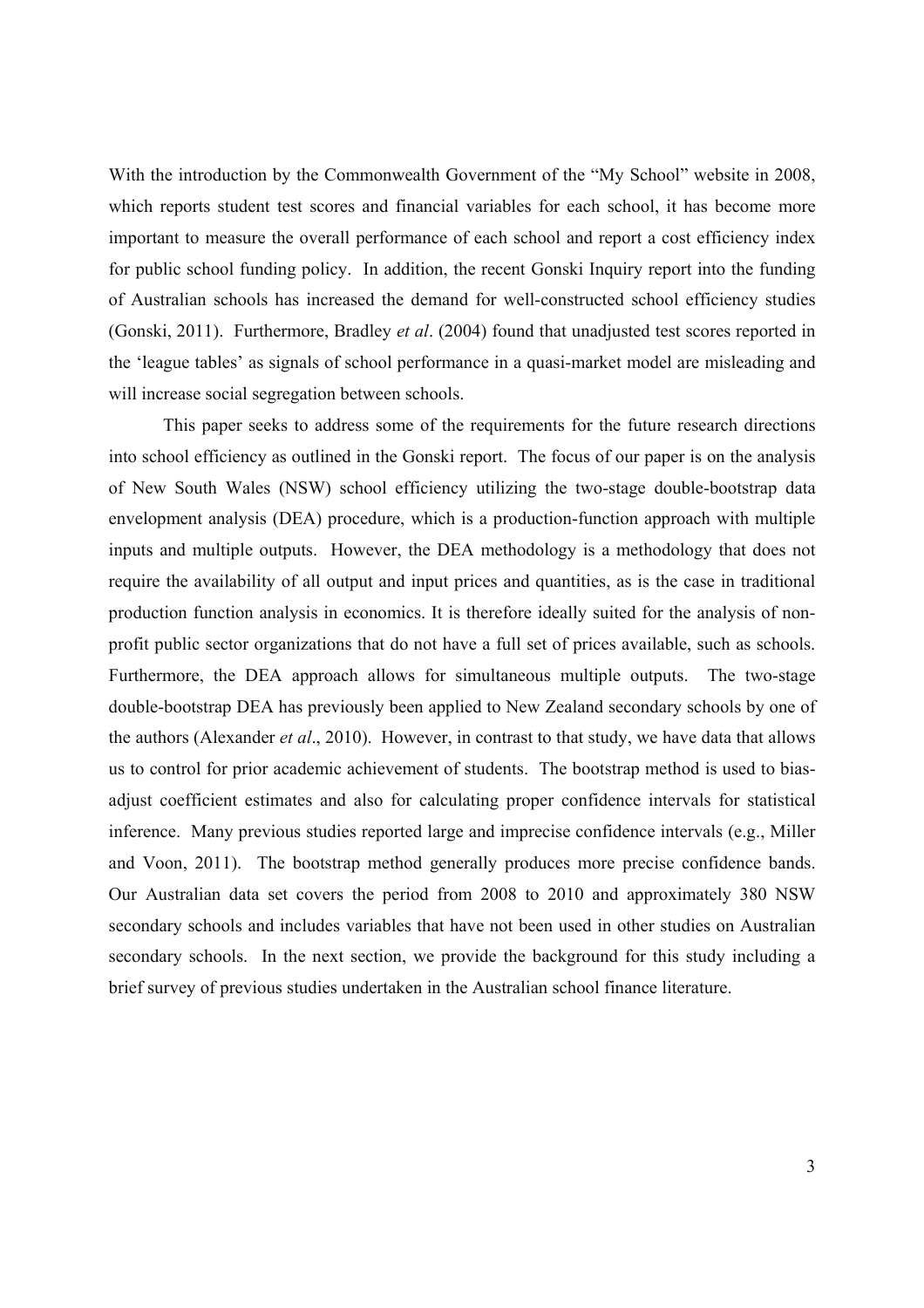#### **2. The New South Wales Secondary School System**

New South Wales operates a centralized system of funding for government schools. The NSW State Budget process is the mechanism used to determine, monitor and control the overall level of funding associated with the provision of school level education and training services. Approximately 82.5% of school recurrent resources are from NSW state allocations. Commonwealth government allocations make up 13%, this amount having grown since 2009 through increased federal funding under the Building the Education Revolution and National Partnership programs (Keating *et al*., 2011). School derived revenue makes up about 4.5% of school funding.

The expenditure that is incurred at the school level from these State and Commonwealth allocations is met through two basic methods: (1) Central allocations of resources (including staff) and funds that schools can utilize, and (2) direct central payments of school based costs. The funding is provided through two core mechanisms, centralized staffing allocations and grants which are either 'tied' or 'untied'. The resources applied to schools can be categorized into five categories: (1) staffing and salaries for school based staff (both teachers and school administration and support staff (SASS), (2) global funding, (3) tied and untied grants, (4) capital works and maintenance and (5) cleaning.

Staff positions in schools are allocated centrally on the basis of formulae, with some capacity for variation based on negotiations between the school and Department of Education and Communities. Schools may seek additional staff if they have a budget surplus. Staffing constitutes about 81% of the operational costs of a school. The effective budget allocations, using the same formula across schools, will vary due to the different salary steps of teachers. The staffing formulae and the appointment and transfer systems are influenced by Enterprise Bargaining Agreement outcomes. The classification of a secondary school and its principal is based on total school enrolments, including regular class enrolments and student support enrolments. The general teacher category is allocated separately upon the basis of Year 7-10 and 11-12 enrolments. Low socio-economic status (SES) schools also receive allocations under the Priority School Funding Scheme. School Administrative Support Staff and Specialist Staff are also allocated on the basis of student enrolments as are nonteaching staff, including a school manager, administrative officers and general assistance staff. Global funding allocations are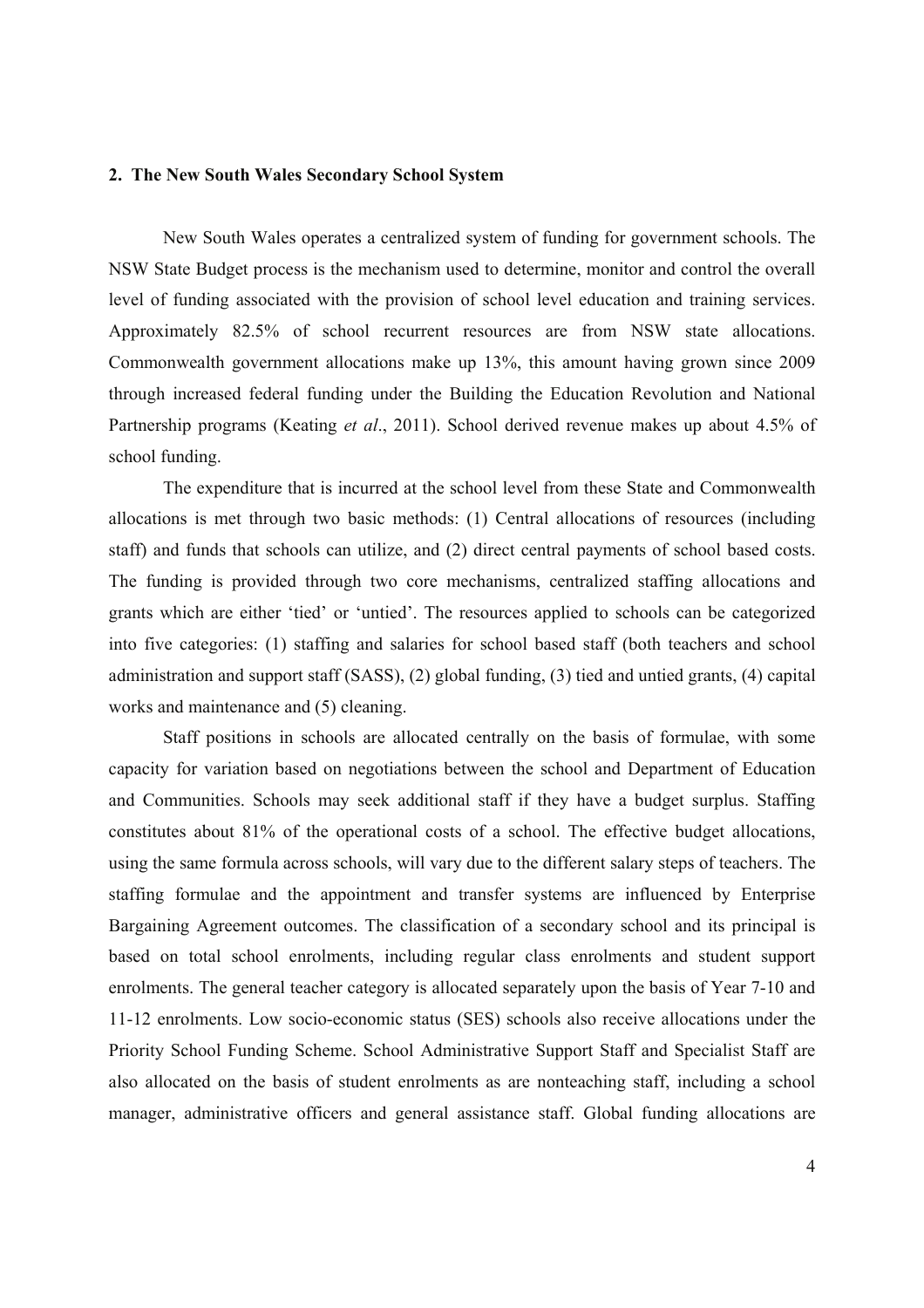calculated annually for each school at the beginning of each school year and at the commencement of Semester 2 and are intended to help schools meet operational costs.

 Special factor loadings are additional entitlements to compensate schools affected by specific circumstances such as urgent minor maintenance and isolated location. A Global Funding enhancement element also operates to take account of rural location and socio-economic considerations. Beyond the above allocations a range of services and grants are delivered by central and regional staff including school cleaning and maintenance and professional development programs. Additional equity and needs allocations are also delivered to schools mainly through the staffing formulae. Student population factors utilized include SES, English as a second language (ESL) and New Arrivals, Indigenous, Isolated and Disability characteristics. School circumstances recognized include location, enrolment size (diseconomies of scale) and complexity. Factors that contribute the most are disabilities and SES dimensions. Allocations to schools for capital works and maintenance are based on regular condition assessments and facilities planning related to population growth conducted by NSW Department of Education and Communities central staff.

The government in NSW recently announced a change of direction through devolving decision making to school principals and school councils called the "Local Schools, Local Decisions" initiative. To accomplish this transition a new Resource Allocation Model was designed in mid-2012 for staged implementation from 2013 for 229 schools, with the balance of the other 2,000 schools being incorporated by the end of 2015. By that time schools will manage more than 70% of the total NSW school education budget. The efficiency modeling contained in this paper using school input and output data for 2008-2010 should be a very useful prior tool to evaluate the impact of the subsequent devolution of school budgetary and staffing on variations in school efficiency levels. It is hoped that this study will lead to a series of "before" and "after" assessments of the intended improvement in school performance and to greater "value for money" in schooling arising from such reforms.

#### **3. Background and Literature Review**

In the Australian context of schooling most studies exploring school effectiveness focus on the bivariate relationship between the socio-economic status of students or schools and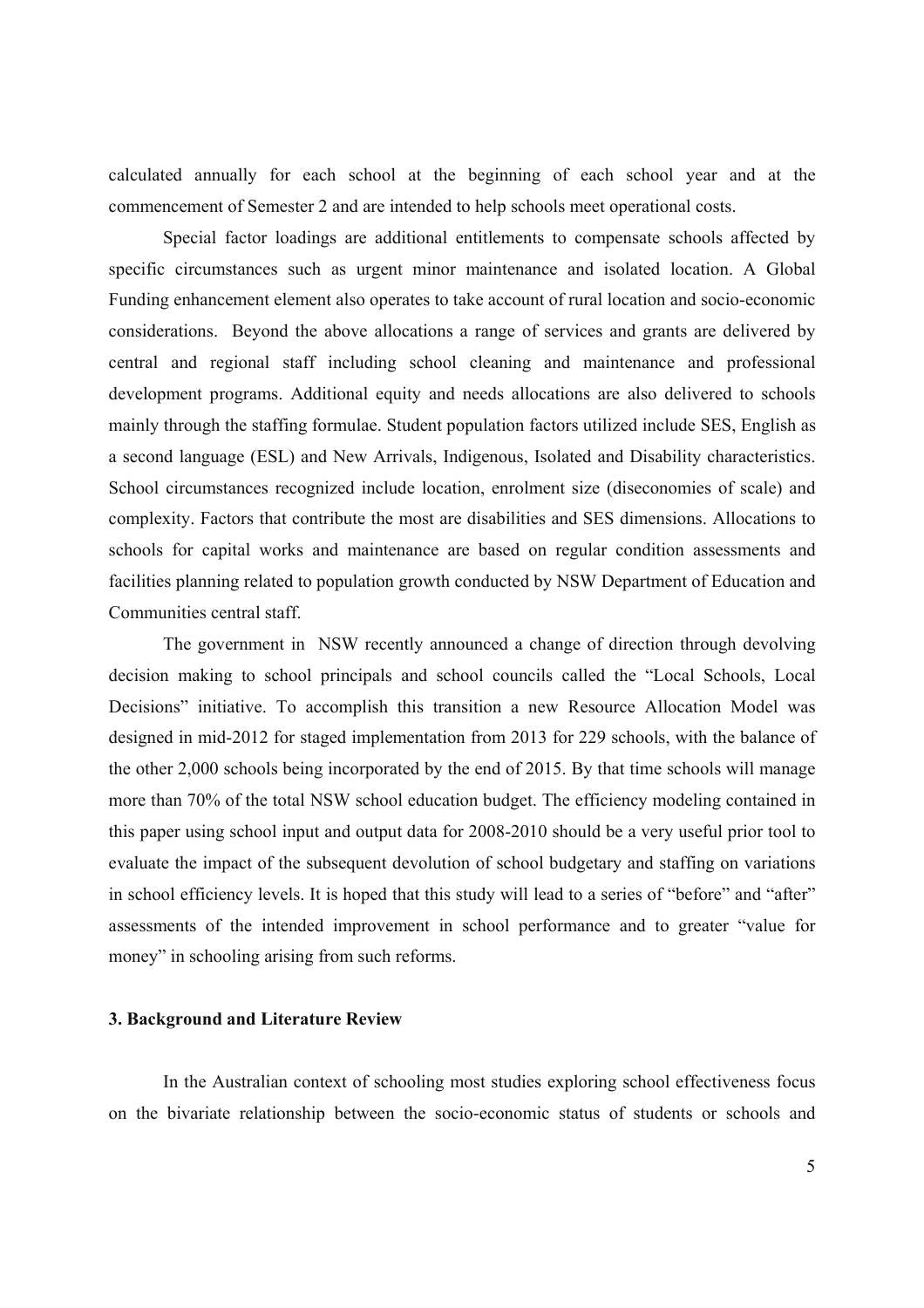academic achievements. For example, Perry and McConney (2010), using data from the 2003 Program for International Student Assessment (PISA) for Australian students, compared quintiles of the mean performance scores in each of reading, mathematics and science for individual student SES to those for school group average SES. They found: (1) increases in the mean SES of a school are associated with consistent increases in student academic achievement, (2) the relationship between school SES and academic achievement is similar for all students regardless of their individual social background, and (3) the strength of the relationship between school SES and achievement increases as the SES of the school goes up. Furthermore, they analyzed the relationship of each performance score to gender, individual SES and school-level SES with three hierarchical regression analyses and argued that each contributed "…for independent and unique portions of variance, over and above that accounted for by gender, in reading, math, and science achievement..." (p. 1150). However, other potential predictors (explanatory variables) are not considered and it is not obvious what hierarchical order should be used for the inclusion of predictors. Indeed, Marks (2010) also used 2003 PISA data in order to examine school-level effects on student performance for tertiary entrance in Australia and found opposite results with respect to the role of SES. He controlled for schools' academic context and found (p. 267) that "The socio-economic context of schools has no effect on student performance when taking into account schools' academic context."

An earlier study by Mok and Flynn (1996) analyzed a sample comprising 4,949 Year-12 students from randomly selected NSW Catholic high schools suggested that students from larger Catholic high schools, on average tended to achieve more highly than their peers from smaller schools, even after controlling for students' background, motivation and school-culture variables. The estimation method used accounts for intra-class correlations due to clusters of students coming from the same school. Mok and Flynn (pp. 77-74) pointed out in their conclusion that two "powerful predictors" were unavailable for their study: students' ability and previous academic achievements. They acknowledged that the inclusion of these two variables in their analysis might lead to the variable measuring school size becoming statistically insignificant and that "a carefully mapped list of control variables" is needed for further research on Australian high schools.

The first study on school efficiency in Australia by Mante and O'Brien (2002) assessed the technical efficiency of 27 Victorian secondary schools in 1996 using the Charnes *et.al*.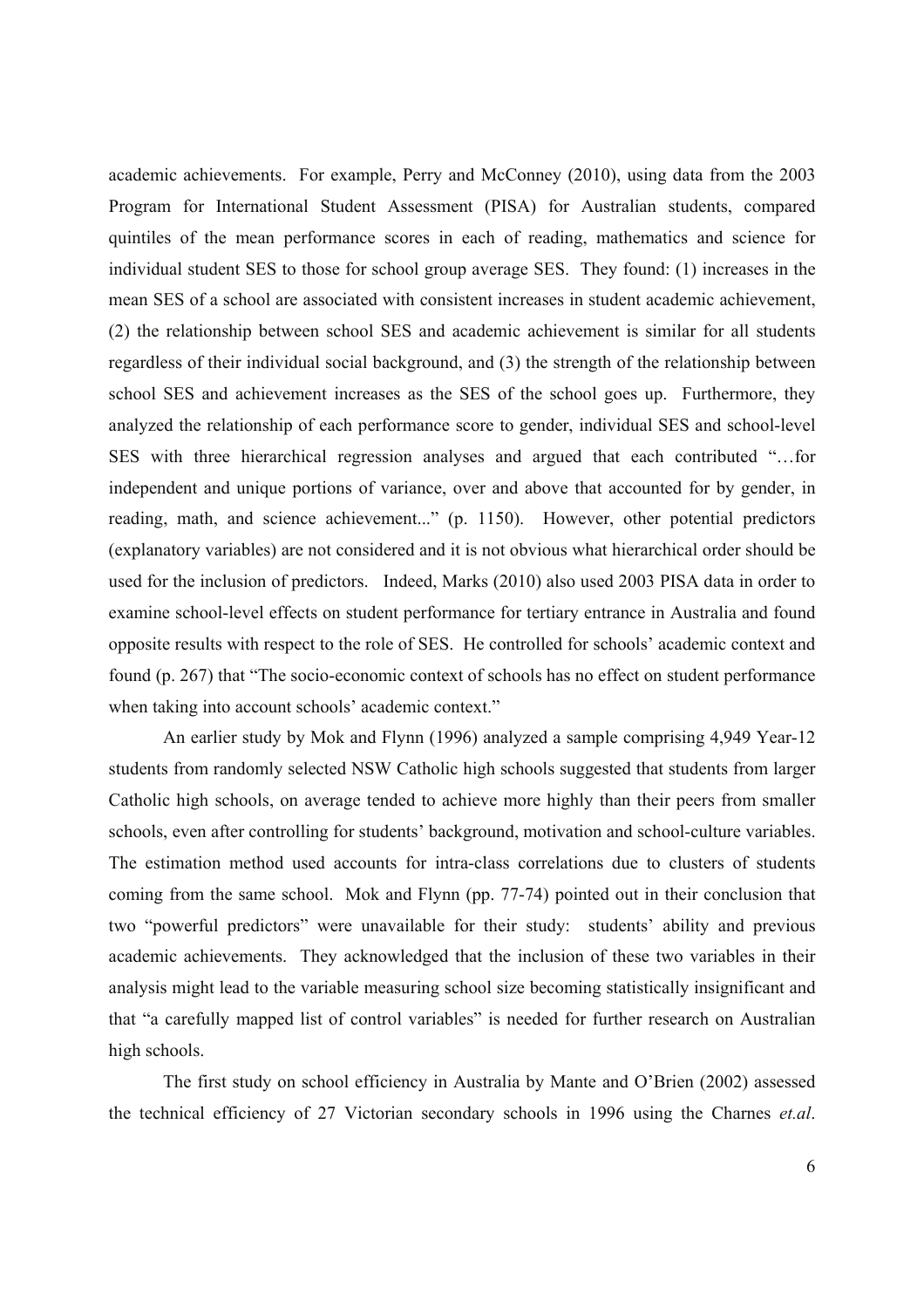(1986) DEA model. Mante and O'Brien used a one-stage regression DEA model with only one or two inputs. In contrast, we use a two-stage regression DEA model with multiple inputs in stage one and multiple environmental controls in stage two and we also apply double bootstrapping in order to get unbiased results. Nevertheless, their paper provided a good discussion of the advantages of applying DEA to public-sector non-profit organizations (schools) for performance evaluation when input and/or output prices are unavailable so that a standard empirical production function cannot be specified. Mante and O'Brien found that most of the 27 schools were in a position to increase their outputs through a more efficient use of their available resources.

Bradley *et al*. (2004) discussed the role of league tables in providing signals and incentives in a school education quasi-market framework. They compared a range of unadjusted and model-based league tables for primary school performance in Queensland government schools. Their results indicated that model-based tables which account for SES and student intake quality vary significantly from the unadjusted tables. On the other hand, a report for the Victorian Department of Premier and Cabinet (Lamb *et.al*. 2004) examined the effects of core funding, locally raised funds and a number of special sources of funding (English as a Second Language or ESL funding) together with variables measuring teachers' background using multilevel models. They concluded that the resource variables had positive effects on student outcomes, though these effects were small, generally statistically insignificant and varied between outcome measures examined.

Miller & Voon (2011) examined Australia's National Assessment Program – Literacy and Numeracy (NAPLAN) results for 2008 and 2009 using the education production function methodology of the type popularized by Hanushek (1986). Test score data for  $3<sup>rd</sup>$ ,  $5<sup>th</sup>$ ,  $7<sup>th</sup>$ , and  $9<sup>th</sup>$ graders were regressed against SES characteristics, type of school, percent of female students, student attendance, school size, and state and region. They applied mostly least squares regressions with a heteroscedasticity adjustment for the standard errors of the regression estimates. In order to explore differences across school types (government, independent and Catholic schools), they used an Oaxaca (1973) decomposition. They found large differences in educational outcomes by state and school type. Their findings indicated that some schools had academic achievements both better and worse than their other characteristics would suggest. Their study did not include variables measuring school resources and they suggested that future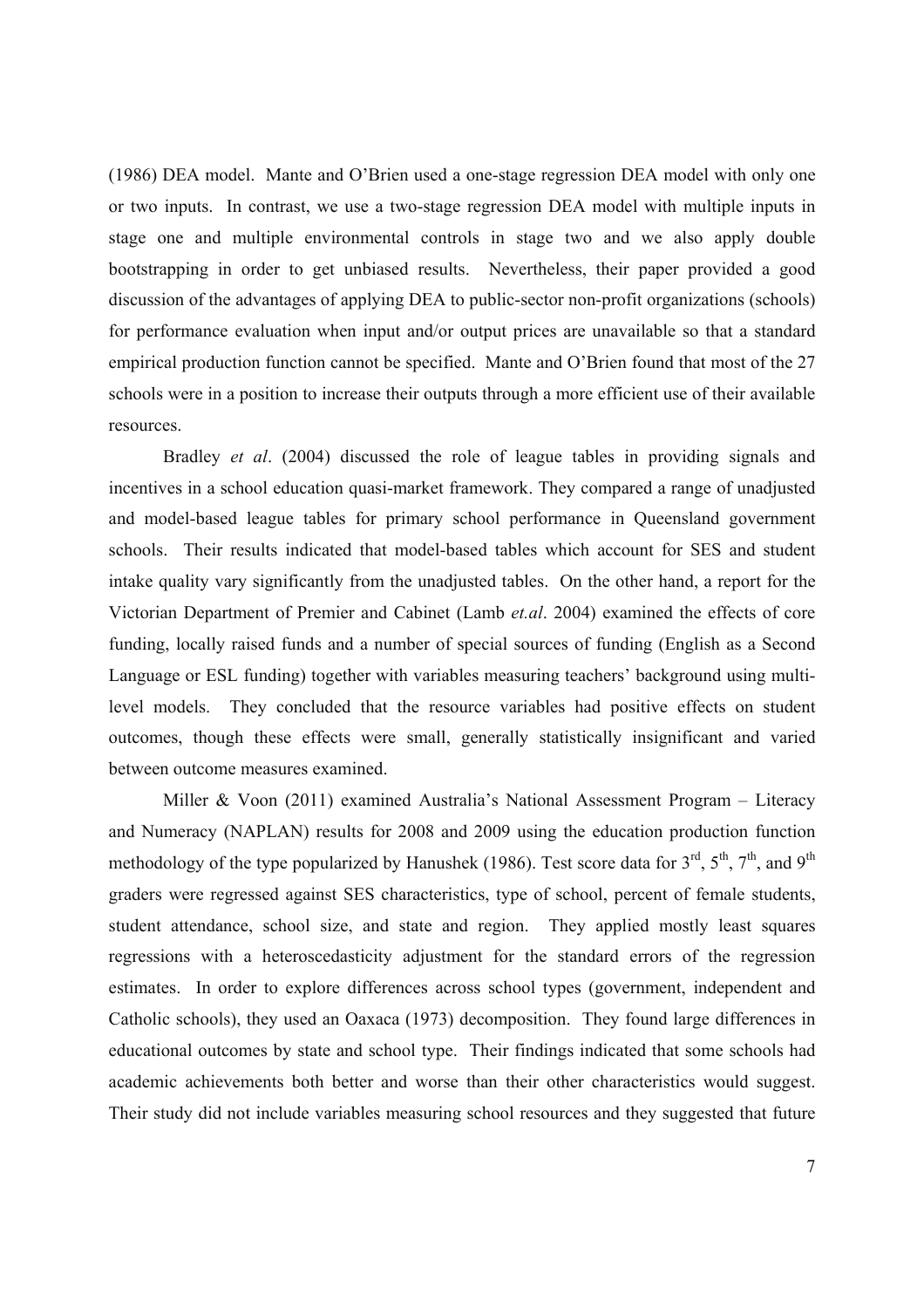studies should include such variables. However, Miller and Voon (forthcoming) examined the issue of different outcomes across states further, using regression discontinuity analysis in order to account for school distance from the state boundary for NSW and Queensland. They used a similar specification with NAPLAN data for Year 3 in 2009 and found that institutional and not state effects account for the different performance outcomes in these two states.

The major objectives of our study are: (1) to identify those New South Wales schools that are inefficiently managing their resources while delivering the state mandated educational outcome; and (2) to identify the factors which account for efficiency differential*s* among school*s*. To achieve these objectives, we define and estimate a two-stage double-bootstrap DEA. To the best of our knowledge, this model has not yet been applied for measuring cost efficiency for Australian public schools. Also, in contrast to a related study for New Zealand (Alexander *et al*., 2010), we control for prior academic achievement of students. We consider our two-stage DEA approach as novel for Australian data.

## **4. Econometric Methodology**

-

We apply two-stage data-envelopment analysis (DEA) with the double bootstrap. DEA is a linear programming technique to construct a model that measures the efficiency differences between schools.<sup>2</sup> Each school is treated as a decision-making unit in this setup. Schools are compared to each other in terms of their efficiency in transforming a given set of inputs into outputs. One advantage of DEA is that it allows for multiple outputs, without having to make assumptions about "firm" (school) behaviour such as profit maximization or cost minimization. It means that there is no need to construct a composite single output, which would be difficult in our case because the outputs do not have clearly defined market values and the choice of weights for combining outputs would be difficult. Another advantage of DEA is that it is not necessary to specify the mathematical form of a production function because DEA is a non-parametric method (in its first stage, the DEA stage). In particular, we do not need input and output prices

<sup>&</sup>lt;sup>2</sup> Worthington (2001) provided an explanation of DEA and a review of empirical studies applying it to schools. Cook and Seiford (2009) surveyed DEA advancements over a thirty year period. Recent applications of DEA analysis include, among many others, Alexander *et al*. (2010) to study New Zealand secondary school efficiency, Barkhi and Kao (2010) to appraise the performance of decision making tools in information science, Erhemjamts and Leverty (2010) and Cummins *et al*. (2010) to analyze the efficiency in the insurance industry, and Chang *et al*. (2004) to assess the operating efficiency of hospitals.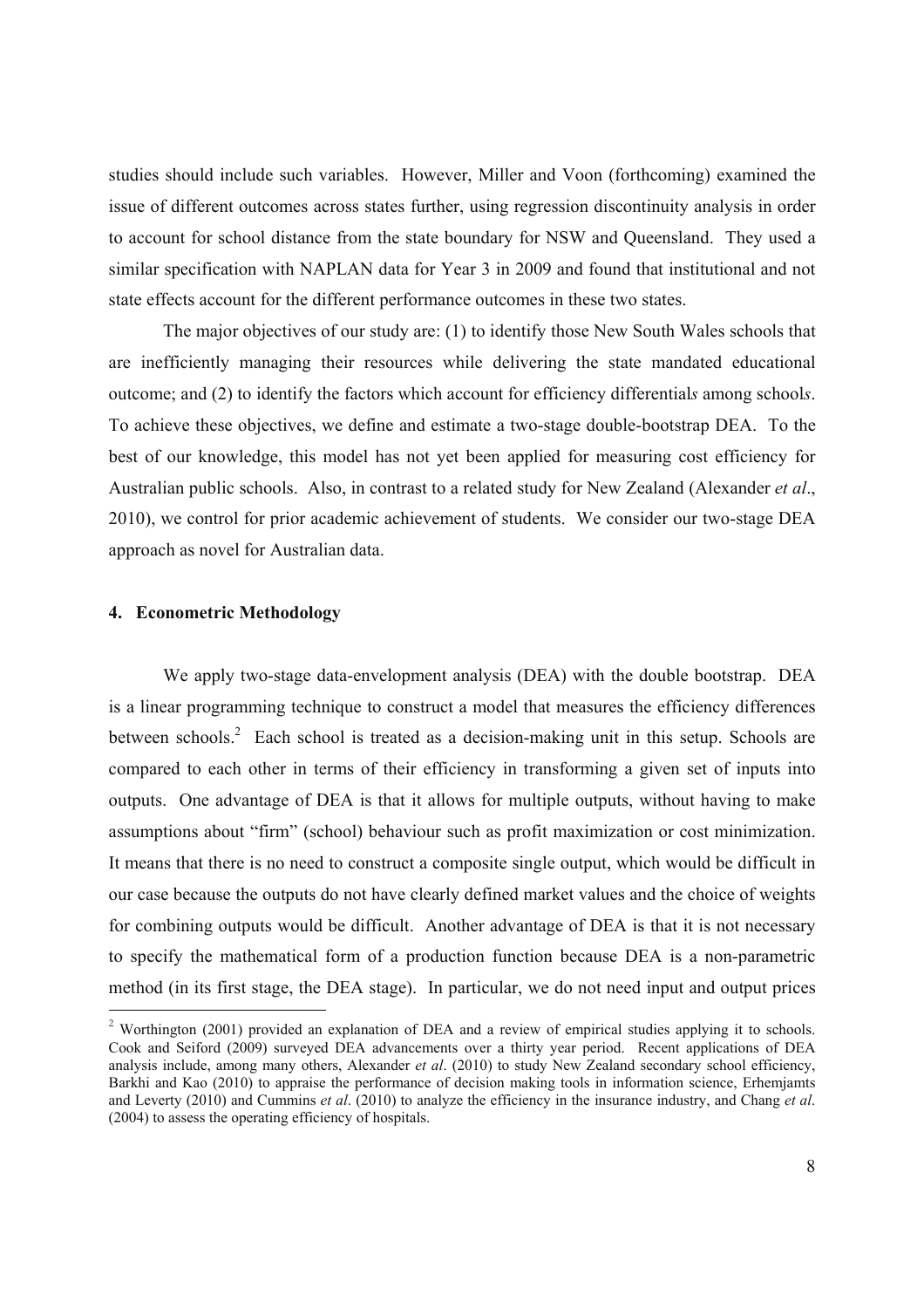as is the case for standard parametric production functions. DEA allows us to identify the group of the most efficient schools that inefficient schools should ideally follow in order to become efficient by adopting their best practices for managing a school. In contrast to estimations of production functions with methods related to least squares or maximum likelihood, DEA produces an envelope around the production points on the production frontier instead of focusing on an average of production points.

The DEA involves a second stage parametric regression in our application, i.e., it is a two-stage semi-parametric DEA. The second stage regression assesses the factors that determine the differences in the efficiency scores of each school as calculated from the first stage DEA. The second stage involves truncated regression analysis, due to the limited range of the efficiency scores (between 0 and 1) and some lumpiness in the estimated values (due to several values of 1 for the most efficient schools). The second stages explains the efficiency score differences as a function of environmental factors, such as school location, type of school (boys only, girls only, or mixed gender) and other variables that are not inputs in the production process per se.

Simar and Wilson (2007) gave a long list of two-stage DEA studies applied to efficiency analysis in different setting. However, they criticised almost all of those studies, including those on school efficiency, because they ignored serial correlation in the DEA efficiency estimates leading to biased inference. They also pointed out that a naive bootstrap for correcting for serial correlation is inconsistent due to the non-parametric nature of the efficiency estimates. We therefore follow the double bootstrap methodology as outlined by Simar and Wilson (2007). This method bias-adjusts the efficiency scores with the bootstrap method and allows for conducting consistent inference for the effects of environmental variables on school efficiency, using again the bootstrap method in connection with truncated regression analysis.

The importance of the second bootstrap that is applied by Simar and Wilson (2007) in order to calculate accurate confidence intervals is illustrated by several previous studies on school performance, though they generally used different estimation methods. Miller and Voon (2011) explained that their relatively large confidence intervals (or bands) are in line with other research assessing the effects of school factors on student performance. Such large and imprecise confidence intervals may lead a researcher to incorrectly conclude that a factor has no statistically significant influence on student performance because the, say 95%, confidence band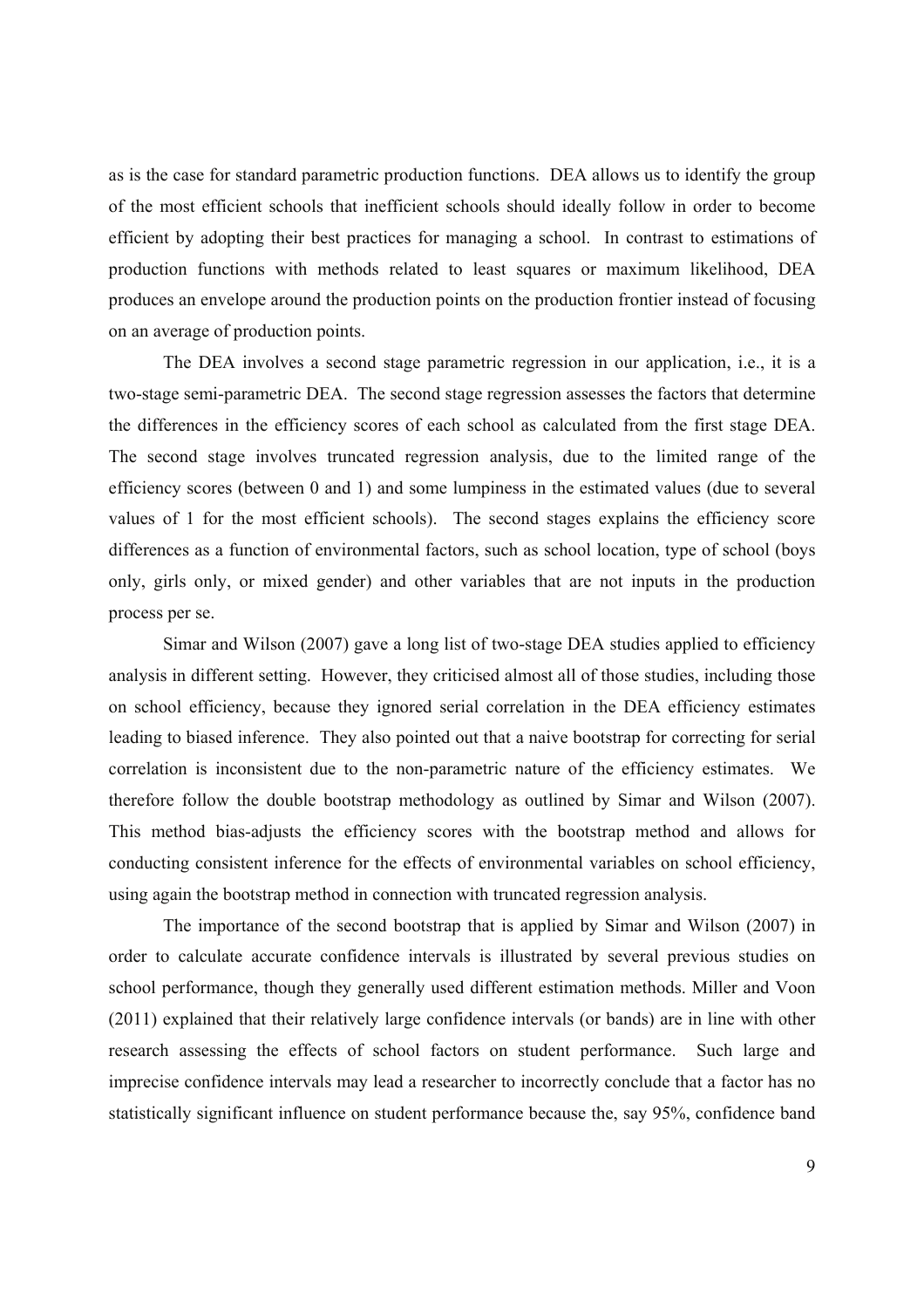includes zero. Such a result could then, for example, be used to argue that a policy that focuses on the schools that disadvantaged students attend, instead of focusing on the individual disadvantaged students directly, is misguided as it will not improve the performance of the schools attended by the disadvantaged students so that there is no benefit to them. Therefore, bootstrap-based confidence bands in the second-stage regression of our DEA model, where we determine the significance of the influence of environmental variables, are necessary in order to avoid biased statistical inference.

Farrell (1957) defines efficiency with an input orientation so that input efficiency is measured for a given level of outputs. Efficiency is measured as the radial distance while keeping fixed the direction of the input vector to the production frontier. We allow for variable returns to scale. For DEA, the unobservable production frontier is estimated by linear programming, with the observed data on schools. For each school an efficiency score is estimated that ranks the school relative to the estimated frontier, i.e., relative to the most efficient schools in the sample.

Simar and Wilson (2007) described the statistical assumptions needed in order to derive the properties of the DEA estimator that leads to logical consistency for the second-stage regression involving the environmental variables. They also specified the separability conditions for the two-stage procedure. The second stage regression involves a censored variable, the efficiency score. Furthermore, the second stage truncated regression involves a generated regressor and the efficiency scores are also correlated in an unknown fashion. Simar and Wilson's (2007) methodology overcomes these problems by applying a double bootstrap to a well specified statistical DEA model.

A major drawback of the standard DEA method had been that it is deterministic and does not allow for random influences so that any deviations from the production frontier are assumed to be due to inefficiency. Standard DEA analysis could therefore not accommodate measurement error or other random fluctuations. The recent methodological advance by Simar and Wilson (2007) with bootstrap sampling solved this problem. The construction of proper confidence bands for estimated efficiency scores and a statistically correct second-stage DEA analysis became possible.

We use the statistical software package FEAR 1.15 of Wilson (2008) in connection with programming language R, version 2.12.0. Efficiency can be measured in terms of Shephard's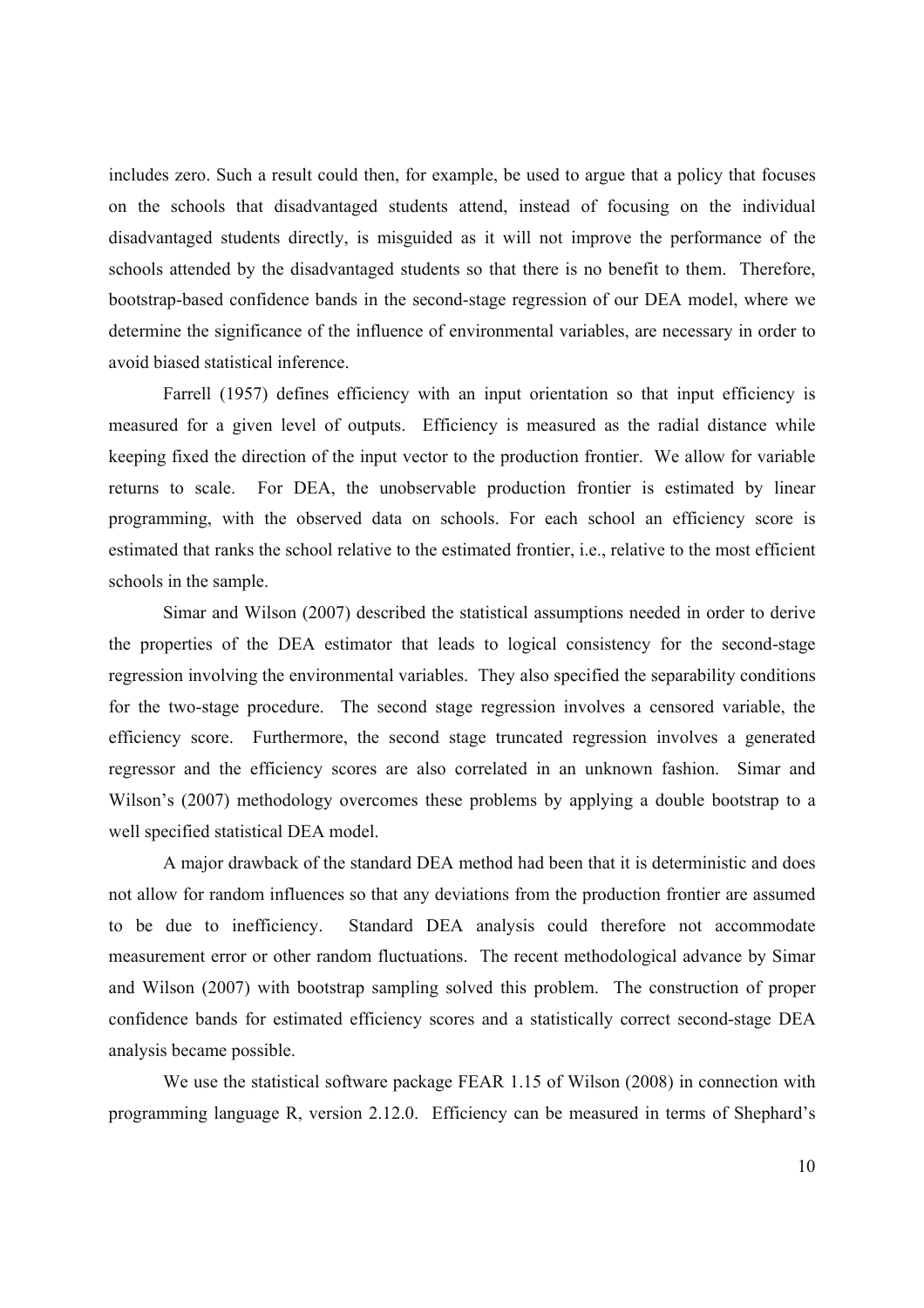(1970) input distance function that is the reciprocal of Farrell's measure. Shephard's measure is therefore one or larger, and Farrell's measure is one or less. The results of Kneip, Park and Simar (1998) can be translated into Shephard's distance measure in a straightforward manner. The simplex method of Hadley (1962) is used in order to calculate the distance function estimates for the DEA efficiency estimates.

We program in R the double bootstrap following Algorithm No. 2 in Simar and Wilson (2007). First, we use the DEA procedure in FEAR to estimate Shephard's efficiency scores for each school in a given year. Second, we carry out the truncated normal regression by maximum likelihood estimation, regressing estimated efficiency scores that are larger than one on the environmental variables. We use the "treg" command in FEAR. Third, we program a bootstrap, drawing 100 samples each of size 345, from the truncated empirical normal distribution of the estimated efficiency scores.<sup>3</sup> We use the pseudo-random-deviates generated with "rnorm.trunc" in FEAR. Fourth, we calculate the bias-corrected efficiency scores with the bootstrap method. Fifth, we use the bias-corrected efficiency scores to re-estimate the marginal effects of the environmental variables in the second stage regression. Sixth, we apply a second, the so-called double, bootstrap using the empirical distribution of the bias-corrected second-stage regression. We obtain 5,000 replications for each parameter estimate of the marginal effect of environmental variables. We also experimented with 10,000 replications but there were no improvements compared to 5,000 replications. Last, we calculate bootstrap-based 95% confidence intervals for each parameter estimate.

# **4. The Data**

In NSW there are, depending on the year one looks at, approximately 380 government (public) secondary schools in the data set, of which about 45 are selective (or partially selective). Parents can enter their children to a "selective school" entrance examination at the end of primary school, thus allowing selective schools to get the highest achieving primary students into these government secondary schools (the selective schools contain the three agricultural high schools in NSW). Another approximately additional 50 secondary schools are "specialist" high

<sup>&</sup>lt;sup>3</sup> Using instead 200 observations did not affect the results in any meaningful way. This is consistent with Simar and Wilson (2007, page 14), who found that 100 replications are "typically sufficient."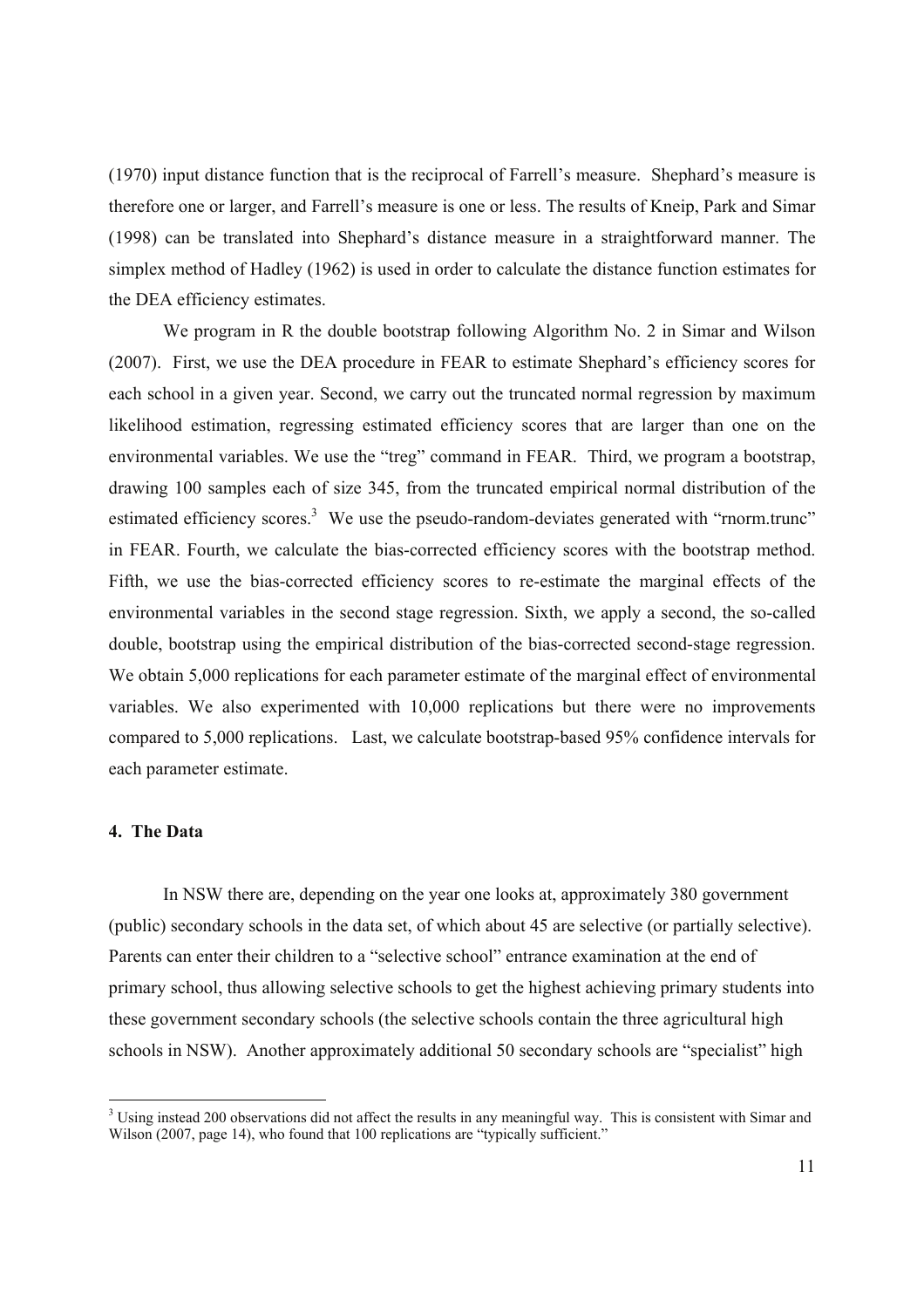schools (languages, performing arts, sports, technology, etc.). The remainder of the secondary schools are non-selective and non-specialist "comprehensive" high schools (about 285 schools).

The data for this study come from the Departmental Annual Financial Statements in the state of NSW. The original dataset contains detailed information on several inputs, outputs and other socio-economic variables for all primary and secondary schools in NSW. For school outputs, we relied on two measures. The first measure takes the test performance of students who are in Year 12 in 2010 and compares it to their test performance two years earlier, in 2008 when the same cohort was in Year 10. The second measure takes the test performance of students who are in Year 9 in 2010 and compares it to their performance two years earlier when they were in Year 7. In other words, we want to measure how much a school contributed to learning of its students over a two year period. Students enter high school with different academic achievements. A school's performance should be measured in terms of what it adds to student achievement, controlling for the differences in numbers of teachers, support staff, and students, spending on teacher and other staff salaries, as well as differences for other expenditures such as maintenance and cleaning, all on a per-student basis.

Previous research (e.g., Marks *et al.* 2001) found that prior academic achievement is one of the main, if not the main, determinant of academic achievement. It is therefore most important to control for prior academic achievement of high school students, in particular when comparing the efficiency of high schools in transmitting new academic knowledge to students. We follow the approach of Lamb *et al.* (2004), among others, and look at the test scores of a cohort of students in 2010 and the same cohort's prior academic achievement two years earlier in 2008. Students in Year 12 in 2010 were in Year 10 in 2008, and students in Year 9 in 2010 were in Year 7 in 2008. Lamb *et al.* (2004, p.29) pointed out, in the context of schools in Victoria, that the cohort two years earlier contains many of the same students. Miller and Voon (2011) also discussed the importance of this issue but could not follow this approach due to data unavailability. They included instead in their study Year 3 achievements in 2009 as a proxy for 2009 Year 5 students' prior academic achievement and stated (p. 377) that "… our measure should be viewed as only a crude proxy for prior academic achievement."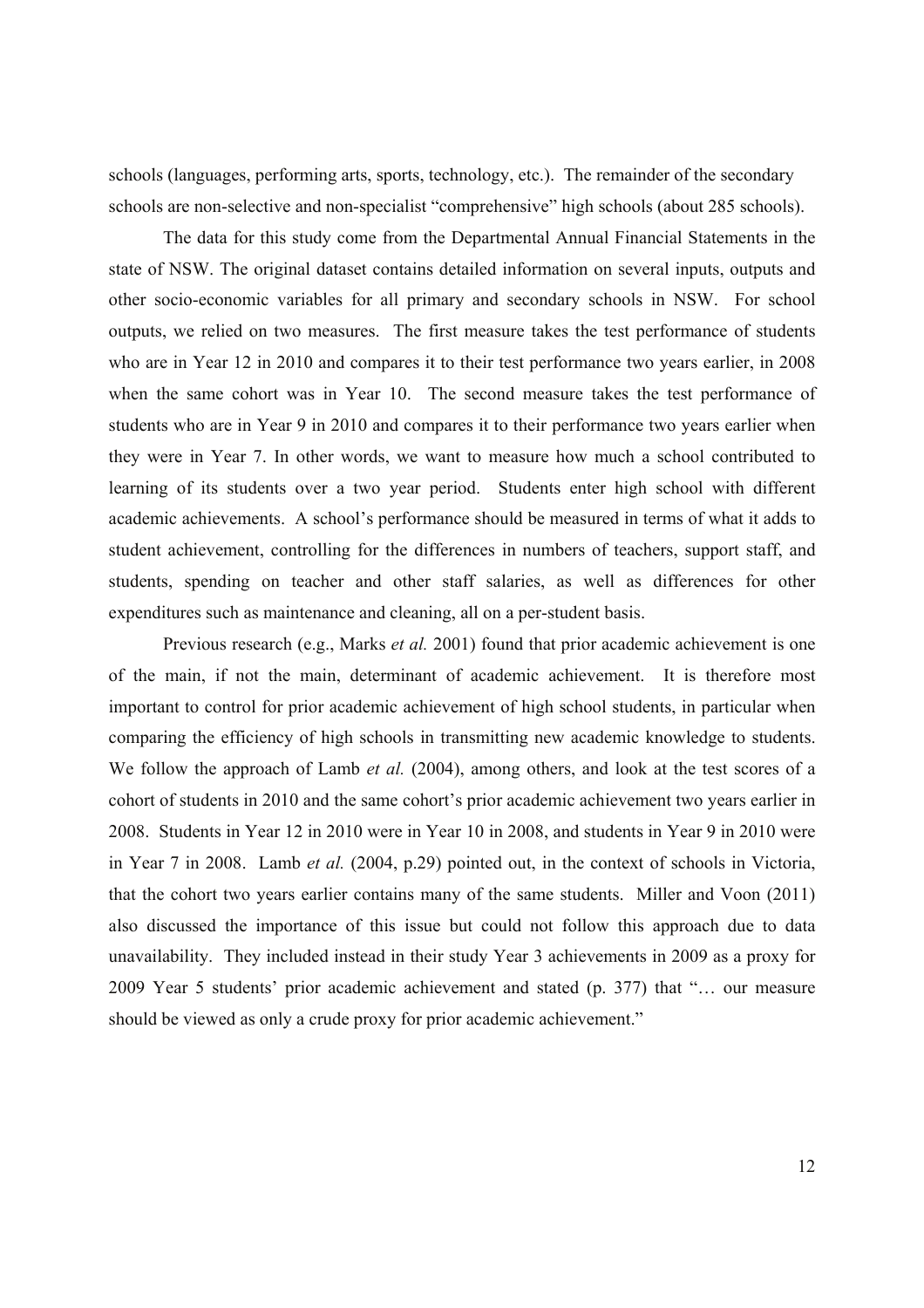We use a school's median Year 12 Higher School Certificate university entrance "Australian Tertiary Admission Rank" (ATAR) results in 2010.<sup>4</sup> We compare this result to that of the same cohort in 2008 when the cohort was in Year  $10<sup>5</sup>$  A school's 2008 median Year 10 School Certificate exam result is used. $6$  For these two tests, the median is reported for every high school but the averages are not reported.<sup>7</sup> Next, we standardize for each school every test score by subtracting the mean across all schools in the sample and dividing the result by the associated standard deviation. Then, we take the standardized ATAR score (dated 2010) minus the standardized Year 10 score (dated 2008) and use the result as one of the two output measures. The standardization makes the two tests comparable. Also, this way we focus on the "average student" at a school.

The second output measure uses the average NAPLAN test scores for Year 9 in 2010 and the average NAPLAN test score for Year 7 in 2008. We apply the same standardization and subtract the Year 7 score from the Year 9 score to get our second measure of school output. Median school scores are not reported in the official statistics for the Year 9 and 7 tests at the school level so that we have to rely here on the averages instead.

 The unit of measurement that we use for outputs as well as inputs is the individual school. The inputs used for the first-stage DEA are for the year 2010 the full-time-equivalent number of teachers, of student-support staff, the average contract salary for teachers and for support staff, the school's "own" expenditures plus all other school operating expenditures such as insurance, maintenance and cleaning. A school's own expenditure refers to school expenditures derived from the school's own income sources that include, for example, the school's interest income from bank balances. All these input variables are defined on a perstudent-basis: we divided each variable by the total number of all full-time equivalent students enrolled at Years 7 to 12. Table 1 lists the variables and abbreviations used in the first stage, along with basic statistics.

-

<sup>&</sup>lt;sup>4</sup> NAPLAN is the "National Assessment Program – Literacy and Numeracy" initiative of the federal government that started in 2008 for every school in Australia. In Year 12 the Higher School Certificate overall median exam results are summarized in the ATAR scores, which are used to measure university entrance into undergraduate courses.

 $5$  Of course, there are students who migrate to another school and others who join as new students as we go from 2008 to 2010. This introduces some measurement error, though we believe that the effects from migration are minor and possibly random. Unfortunately, migration adjusted data are not available.

<sup>&</sup>lt;sup>6</sup> At Year 10, the last year of compulsory schooling, the school's median for the NSW School Certificate is reported for the exam average over five subjects.

 $<sup>7</sup>$  Table 1 provides detailed statistics for all test scores that we use in our analysis.</sup>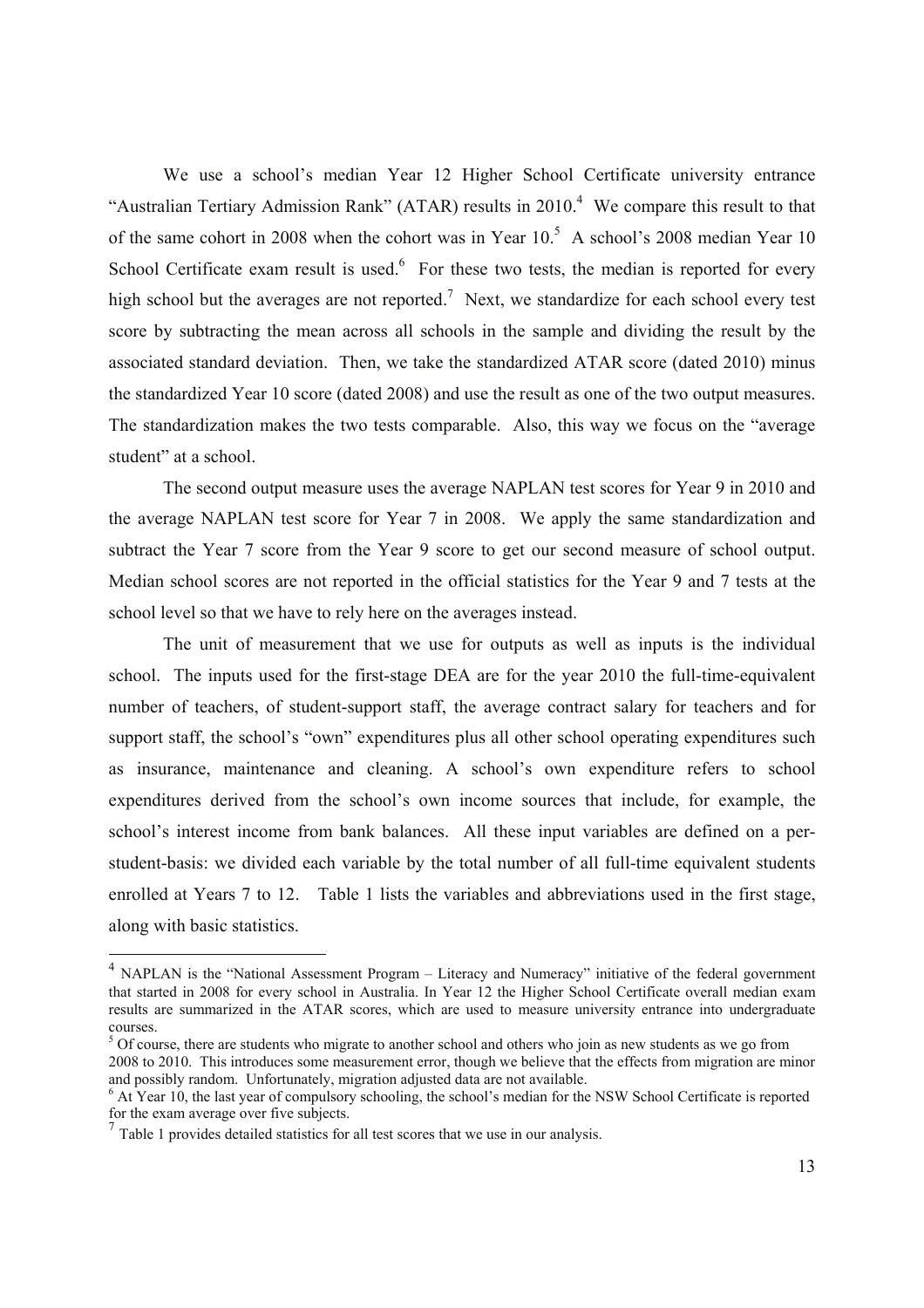The variables used to control for the school environment in the second stage truncated regression of the DEA analysis for the year 2010 are listed in Table 2. Our data source reports school locations for the following areas: inner metropolitan, outer metropolitan, inner provincial, provincial with 50,000 to 99,999 inhabitants, provincial with 25,000 to 49,999 inhabitants, outer provincial, remote and very remote. We consider three areas only: inner metropolitan, outer metropolitan and provincial, where the latter summarizes all others. We pick therefore two dummy variable, namely outer metropolitan and provincial.

The socio-economic status of the students is measured by an index called "Index of Community Socio-Educational Advantage" (ICSEA) computed by the Australian Curriculum Assessment and Reporting Authority (ACARA, 2010). The index is available for all schools across all six states and two territories in Australia. The mean index is 1000, implying schools above this number are declared to be more advantaged, and those below are less advantaged. Miller and Voon (forthcoming) considered in their study four alternative measures for the social and economic standing of areas as constructed by the Australian Bureau of Statistics and found that ICSEA is "by far the better predictor" (p. 6) for the variance in aggregate school outcomes that they analyzed. Nevertheless, we considered an alternative index of socio-economic status, the Family Occupation and Education Index (FOEI), developed only for NSW schools by the NSW Department of Education and Training. The correlation coefficient for the two socioeconomic indices is 0.97. We applied the FOEI instead of the ICSEA as part of our robustness analysis and report results in Section 6.3 below.

We use the number of full-time equivalent students to measure school size effects and the squared number of students to capture any scale economies at the school level. Other characteristics of schooling controlled for are apparent retention rates of students<sup>8</sup>, student attendance rates, and teachers' average years of service. The latter is a proxy for teacher experience, assuming that more teacher experience increases a teacher's effectiveness with regards to transmitting academic knowledge to students. Further, we include the decimal fraction of students enrolled in English as a second language or with a language background

-

<sup>&</sup>lt;sup>8</sup> Retention rates are "apparent" rates that do not track individual students through to their final year of secondary schooling. They measure the ratio of the total number of full-time school students in a given year divided by the total number of full-time students in the previous year. The base year is Year 7, when secondary school starts in NSW. It is possible to have apparent retention rates above 100% because of a number of factors not considered, including migration.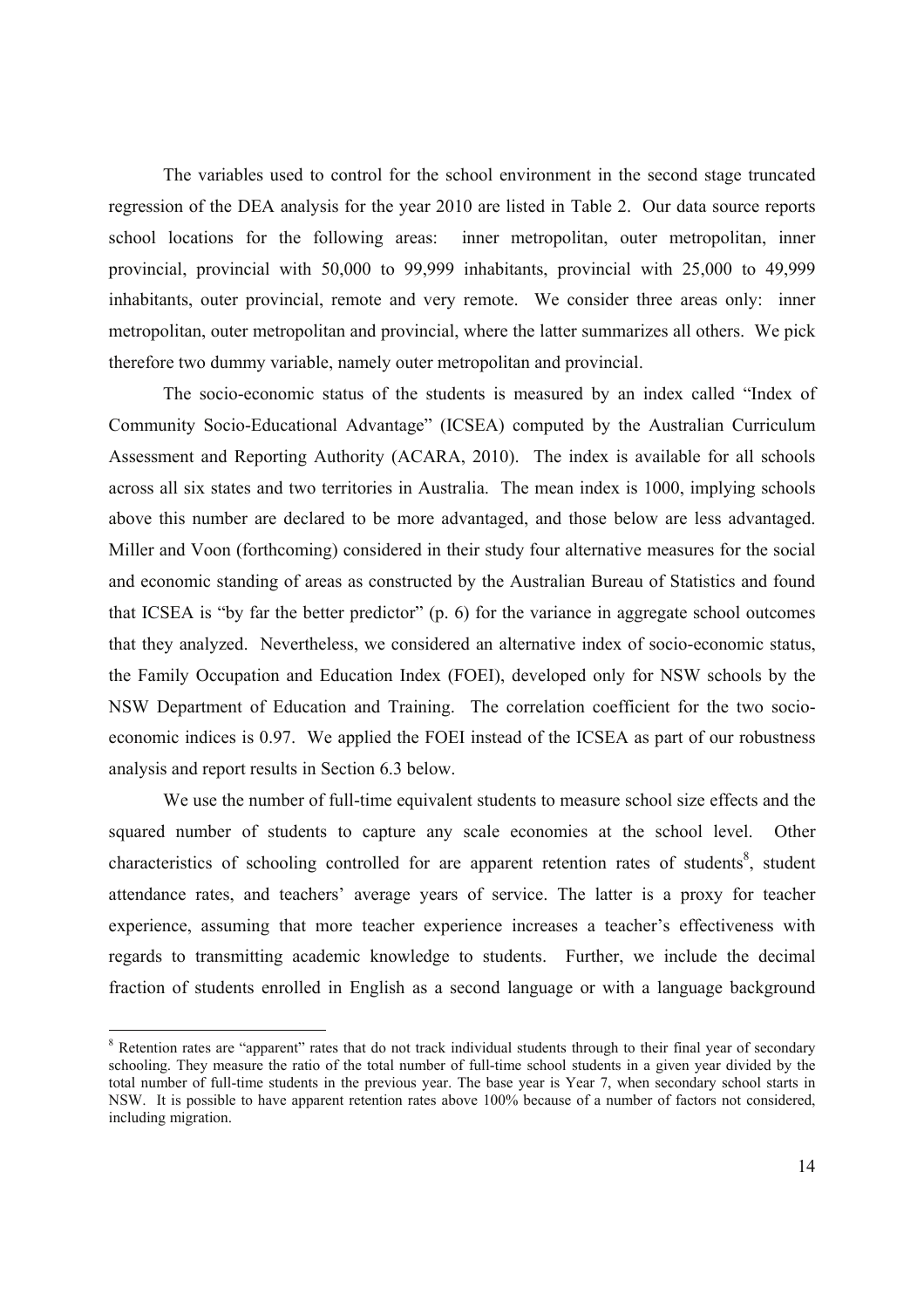other than English, the fraction of students in special education, and the fraction of students with Aboriginal status. We combine the three categories (labeled "EAS") because there are insufficient numbers in the last two categories to separate them out. We also control for the schools admitting boys or girls only, for having selective admission, and for schools specializing (Specialist High Schools). We collected information on all variables for all secondary schools in NSW. However, non-availability of exam results data and missing information on some other variables prohibit us to include them all in the sample. As a result, the current data set used contains information on 345 secondary schools.

## **6. Empirical Results**

#### **6.1 First Stage Bootstrap-Adjusted DEA Results**

Figure 1 depicts the histogram for the calculated bias-adjusted efficiency scores in stage one of the analysis, the DEA stage that derives the production frontier envelope. Efficiency is measured with respect to how much a school adds to average student knowledge, given its available inputs per student in terms of teachers, other staff, and money. It is important to note that we do not look at the output in terms of median or average test score results achieved by a school in a given year. Instead, we assess how much a school changes test scores, on average, relative to all other schools for a cohort of students over a period of two years of schooling. In other words, we measure which schools use the best practice to deliver the most improvements in student learning as measured by test outcomes. Efficient schools that use the inputs most efficiently are on the production frontier and get assigned a score of 1. Schools that are inefficient get a score of less than one, using Farrell's measure. Of the 345 schools analyzed, 8 schools achieved a perfect score of 1.00 and altogether 24 schools have an efficiency score of 0.99 or higher. In total, 144 schools scored at or above 0.90. At the lower end, the three lowest efficiency scores are 0.38, 0.50 and 0.51. There are 12 schools with scores below 0.60.

It is interesting to note that the ranking based on the bias-adjusted efficiency scores is very different from a ranking based on the raw scores for ATAR or for Year 9 tests taken in 2010. This is also evident from the small correlation coefficient of 0.54 between the efficiency and ATAR scores and of 0.49 between the efficiency and Year 9 scores. On the other hand, the correlation coefficient between ATAR and Year 9 test scores is 0.85, which is much closer to 1.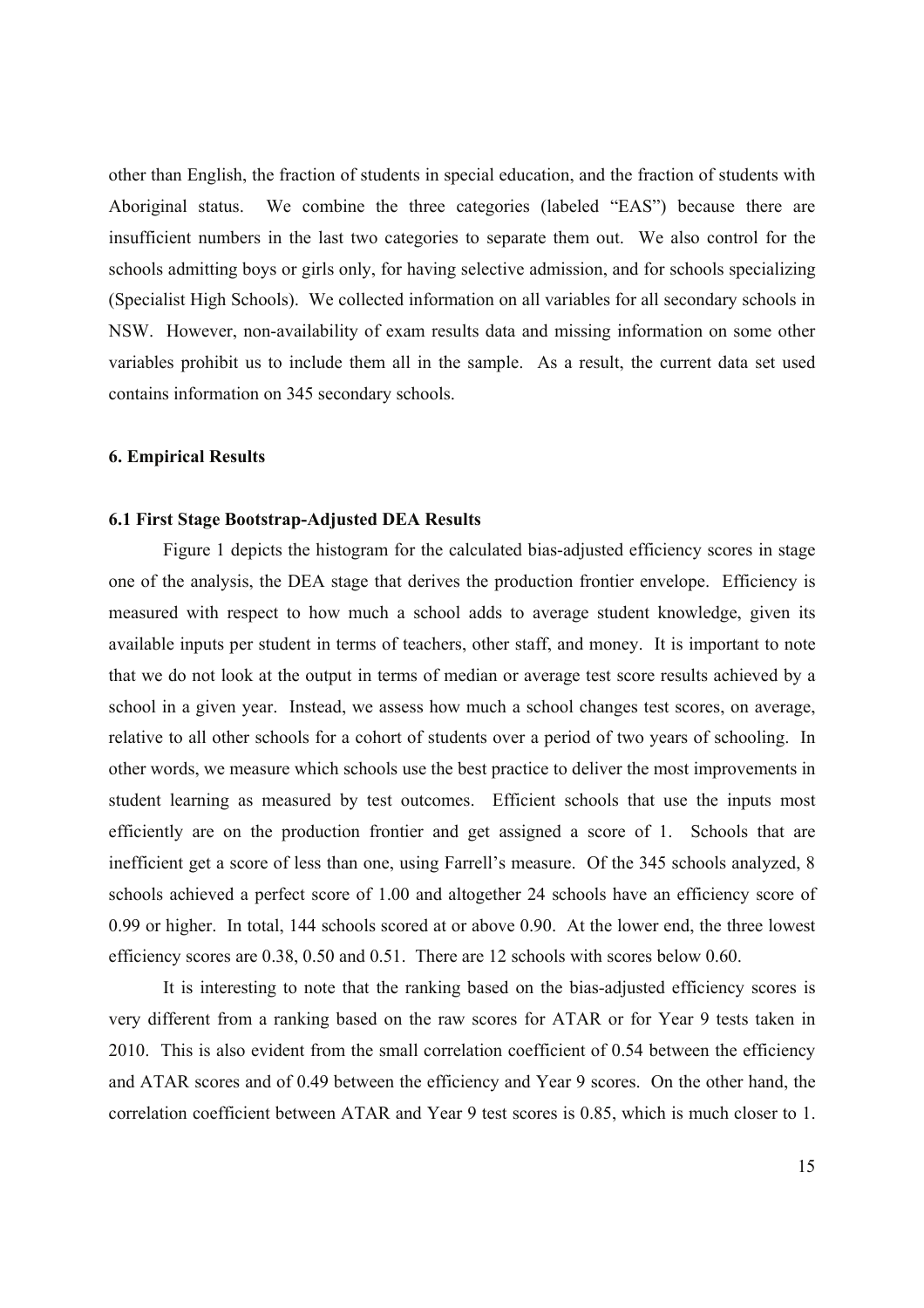This means that controlling for resources available to individual schools, and looking at the academic improvements of students achieved by a school, changes the position of a school in league tables compared to that solely based on raw test scores. In other words, not all schools have the same resources available (inputs used in our analysis) and schools differ in how much value they add to an average students' education. The efficiency scores account for these differences, whereas the raw scores do not. Of course, there are other factors besides the inputs that affect the differences in the efficiency scores among schools. We consider these factors next, in the second stage of the DEA.

## **6.2 Second Stage DEA Results for the Truncated Regression**

The second stage results for the effects of the environmental variables on the biasadjusted efficiency scores are reported in Table 3. Table 2 explains and gives detailed statistics for the variables used in this stage. There are six categorical variables relating to school location and type that are used to assist in explaining school efficiency differences. For location identifiers we include two school-type dummy variables, setting for each outer metropolitan and provincial area locations to 1 and other locations to 0. The category left out is inner metropolitan. Other dummy variables are used to examine the relative performance of boys and girls only schools. The category left out here is mixed gender (co-educational) schools. It is expected that both these variables (boys only and girls only) will exhibit positive coefficients in the regression results, thereby providing evidence of a school-level gender effect. The quality of students is an important input to a school's production process enabling assessments to be made of a school's efficiency in terms of the value it adds to its students' academic knowledge. In cases where schools are able to select students for entry at Year 7 on the basis of a competitive entrance exam at the end of Year 6, such schools should exhibit greater success in terms of subsequent examination results in Year 10 and Year 12. To capture this effect a dummy variable was used for NSW Selective High Schools. We also control for NSW Specialist High Schools, all relative to other "comprehensive" high schools.

A proxy for student quality commonly used is a socio-economic status indicator, whereby a higher composite index value indicates a school with higher SES student backgrounds and vice versa. We use two indexes, the Commonwealth designed ICSEA measure and the NSW designed FOEI measure. Both measure, in slightly different ways, parental income, education and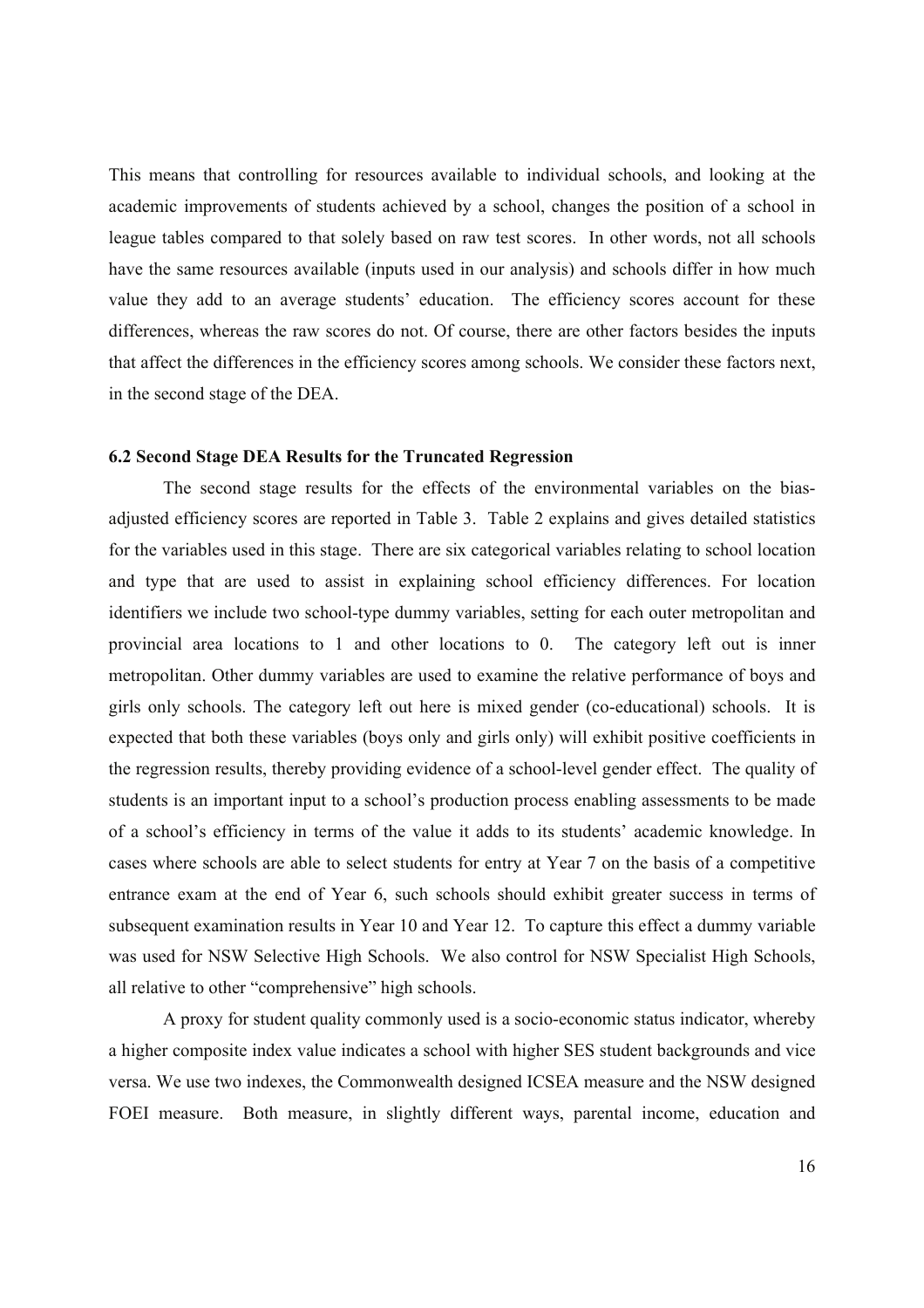employment characteristics. Their correlation coefficient of 0.97 indicates that either measure could be included in the second stage regression. School size characteristics are also examined for their effect on efficiency, reflecting underlying economies or diseconomies of scale in school operations. To capture these effects we enter the variables "Students" and "Students squared" (the square of "Students"). The school finance literature surprisingly finds little impact of teacher quality on student achievement (Hanushek 2003). Our summary measure of teacher quality (experience) is the average years of service of full time teachers, "Service". Other variables used in the second stage are indicators of student attendance ("Attendance" rate), apparent student retention ("Retention" rate), and the decimal fraction of English as a Second Language, Aboriginal and Special Education students ("EAS") in a given school.

The second stage regression equation takes the form:

Bias-adjusted efficiency score<sub>i</sub> =  $a_0$  +  $a_1$  OutMet<sub>i</sub> +  $a_2$  Provincial<sub>i</sub> +  $a_3$  ICSEA<sub>i</sub> +a<sub>4</sub> Students<sub>i</sub> +  $a_5$  Students squared<sub>i</sub> +  $a_6$  Attendance<sub>i</sub> +  $a_7$  Retention<sub>i</sub> +  $a_8$  Service<sub>i</sub> +  $a_9$  EAS<sub>i</sub> +  $a_{10}$  Boys only<sub>i</sub>  $+a_{11}$  Girls only<sub>i</sub> + a<sub>12</sub> Selective<sub>i</sub> +a<sub>13</sub> Specialist<sub>i</sub> + u<sub>i</sub> (1)

The subscript "i" refers to the i<sup>th</sup> school, the  $a_i$  are the parameters to be estimated and  $u_i$  is the truncated regression error term. Table 3 presents the results. The second column gives the results for equation (1) that show to what extend an environmental variable explains the variation in differences of schools' efficiency scores. First, we use the bootstrap-calculated 95% confidence bands, reported in parentheses in each cell below the coefficient estimate, to find out which variables have a statistically significant influence on efficiency. The most interesting result is that the socio-economic background of students (ICSEA) has no statistically significant effects, even though the effect is positive. This result is consistent with the findings of Marks (2010), among others. In addition, we find that the variable "Students squared" has no statistically significant effects. As we allow for variable returns to scale in the DEA, this is to be expected. It confirms that the DEA model captures adequately the school size effects with respect to economies of scale. The only other variable that has no statistically significant effect is the variable "Service" that we used as a proxy for teacher quality. It may well be a poor proxy and teacher experience in terms of average years of service may not reflect teacher effectiveness in adding to student knowledge. Unfortunately, we do not have any other measure of teacher effectiveness available beyond the extent to which it is captured already by salaries in the first stage of the DEA.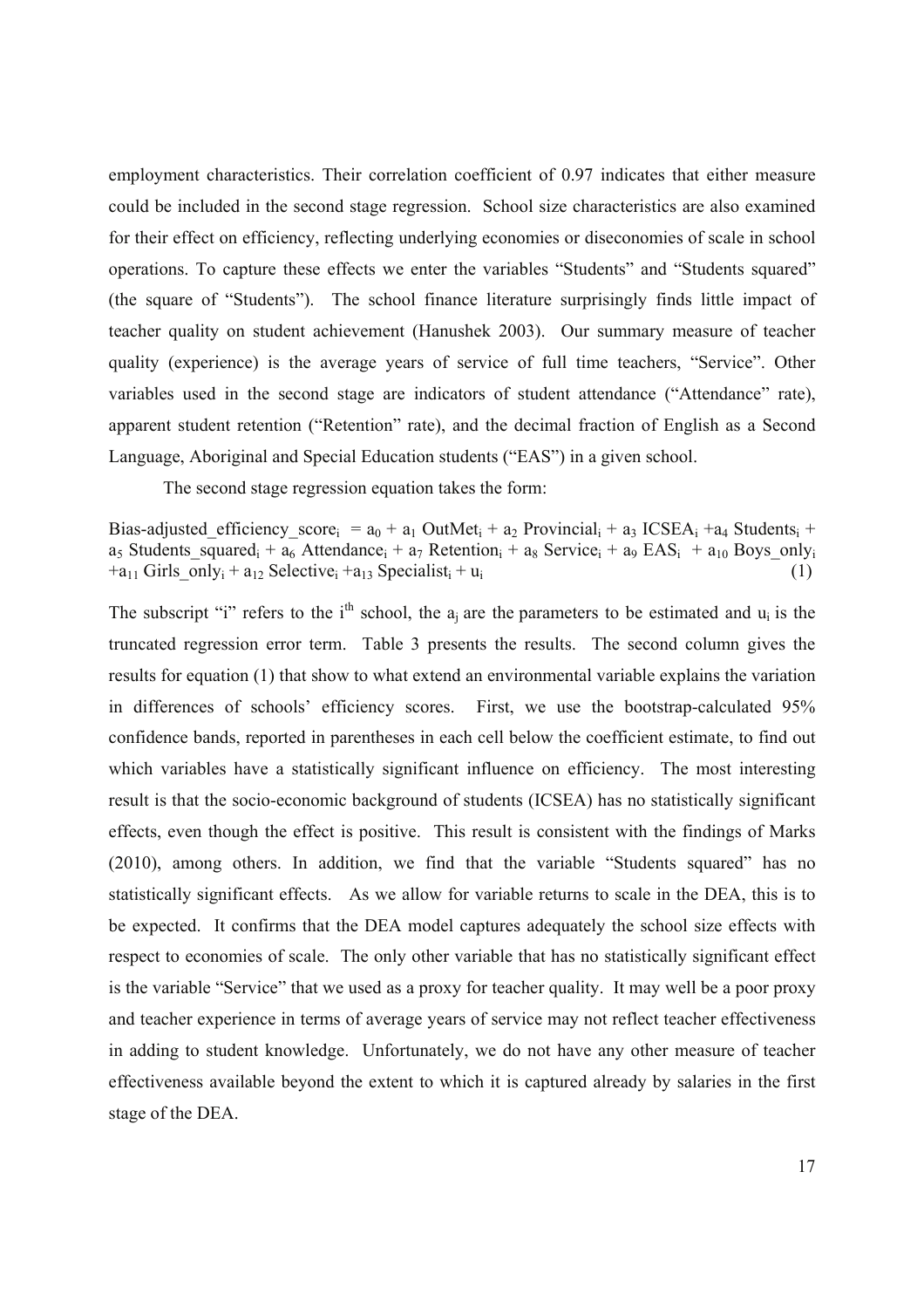We exclude the statistically insignificant variables from the model. We first delete only ICSEA and "Students squared" and leave "Service" in the regression to check the sensitivity of our results to model specification in terms of including a variable that should not matter. Indeed, the results in column 3 of Table 3 are very similar in magnitude to those in column 2 and also to those in the last column. Our model seems robust in this respect.

Table 3 lists in the last column the results for the models with only statistically significant variables included. We label this our baseline model. Compared to column 2, the results are very similar for the included factors. The location of a school has a significant influence on school performance. A school located in an outer metropolitan or in a provincial area is at a disadvantage. The coefficient estimates for these two variables show a negative impact. However, the magnitude of the negative effect is about 38 percent larger in absolute terms for provincial schools than for outer metropolitan schools, with both effects measured relative to inner metropolitan schools. The size of a school in terms of student numbers has a positive effect on school efficiency. It may be the case that larger schools can offer more specialized courses and a "richer" curriculum that improve student learning. One puzzling finding is that student attendance rates have a relatively strong negative influence on school efficiency. One would have expected a positive impact. Attendance may be a measure that is quite imprecise and inconsistent across schools in the way it is recorded. Literally interpreted it would imply schools that "enforce" attendance create a school atmosphere that hinders learning. Admittedly, we do not have a good explanation for this empirical result. On the other hand, student retention has a significant positive effect, as one would expect. The effect of EAS is negative and quite large in magnitude. EAS measures the share of ESL, Aboriginal and Special Education students in a school's total student body. Schools with higher proportions of EAS students show lower efficiency outcomes. Schools that cater to boys or girls only, or have selective admission, have better efficiency score outcomes. Girls-only schools fare much better than boys-only schools. On the other hand, Specialist Schools have worse efficiency results, though the effect is quite small in magnitude.

#### **6.3 Robustness of the Results to Alternative Specifications**

We add to the baseline model in the last column in Table 3 the alternative variable to measure the socio-economic status at the school level, labeled FOEI. Again, as in the case of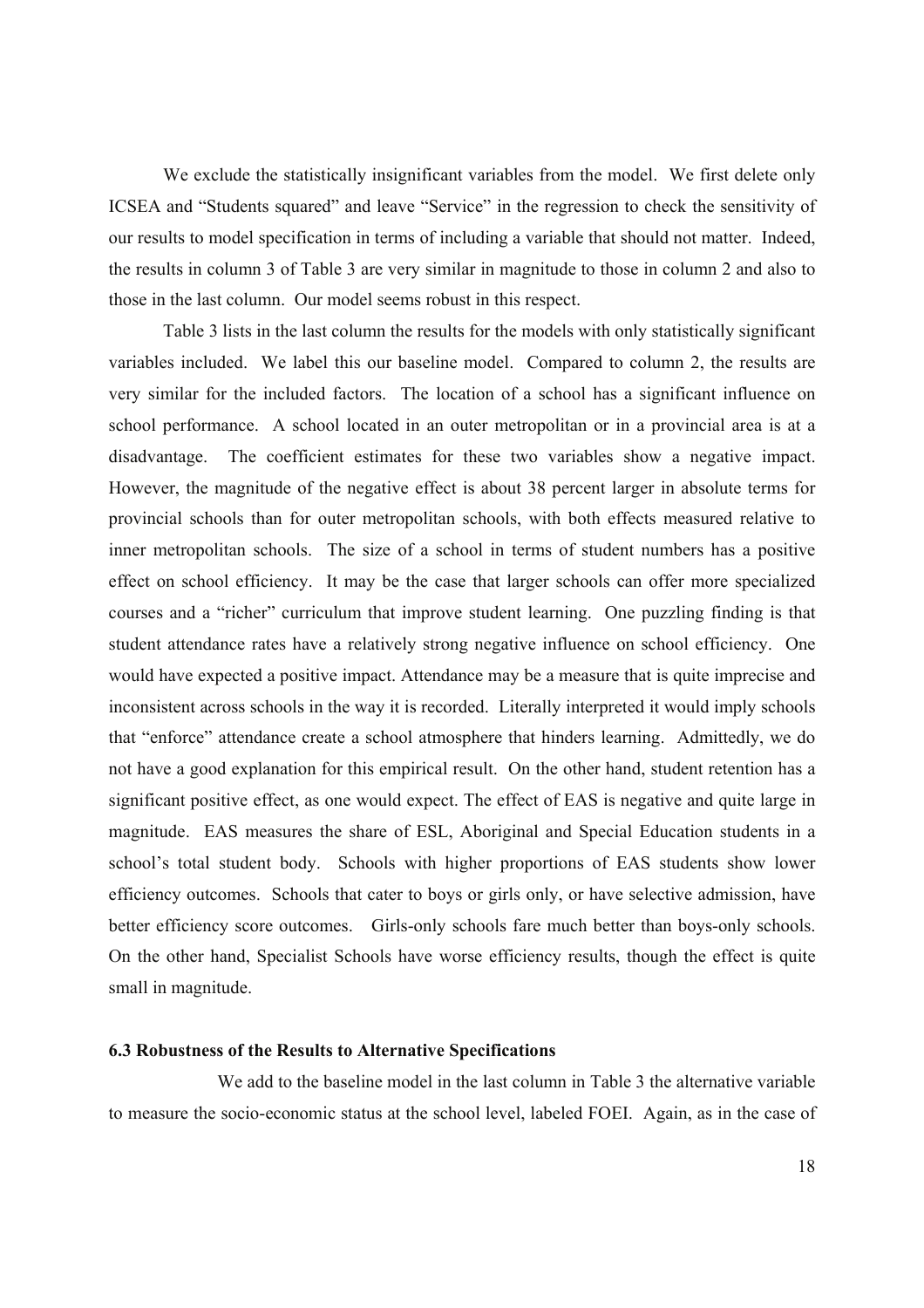ICSEA, the FOEI variable has a positive influence on school efficiency, however its effect is also not statistically significantly different from zero. The confidence band is much wider than before, indicating that the effect is less precisely estimated when ICSEA is replaced with FOEI. In summary, this confirms our previous finding that the socio-economic background has no significant part in explaining why schools differ in term of educational value that they add, which we measured with the efficiency scores. It is not the socio-economic background of students that explains why some schools have better outcomes than others.

DEA can be sensitive to outliers in the data when the first stage production frontier analysis is carried out. We visually inspected the data for errors. In addition, we delete the three schools with the lowest efficiency scores, i.e., with scores below 0.53, and re-estimate the first and second stage DEA with 342 schools in our reduced sample. The results are listed in the third column of Table 4. The estimated coefficients have all the same sign as for the baseline model with the full sample. Furthermore, the magnitudes of the coefficients are very similar. The bootstrap-based confidence bands are also similar to those in the full sample and all coefficient estimates stay significantly different from zero at the 5% level.

As an additional check on the sensitivity of the first and second stage DEA results to changes in the sample values, we take the average of all input variables in the first stage DAE over the three years 2008, 2009 and 2010. In the second stage truncated regression, we take also the average over these three years for student numbers, student attendance and retention rates, and EAS shares. Results for the truncated regression are reported in the last column of Table 4. All signs of the coefficient estimates stay the same. While the estimated values for the coefficients of "Outer metropolitan", "Provincial", "Girls only" and "Selective" are all smaller in absolute terms, they stay statistically significantly different from zero. The only result that is qualitatively different is that Specialist Schools no longer show a statistically significant effect on efficiency.

# **7. Conclusion**

In this paper we applied two-stage double-bootstrap data envelopment analysis (DEA) in order to compare high schools in New South Wales in regards to how much they add to the academic achievement of students. We measure school outputs by looking at two differences in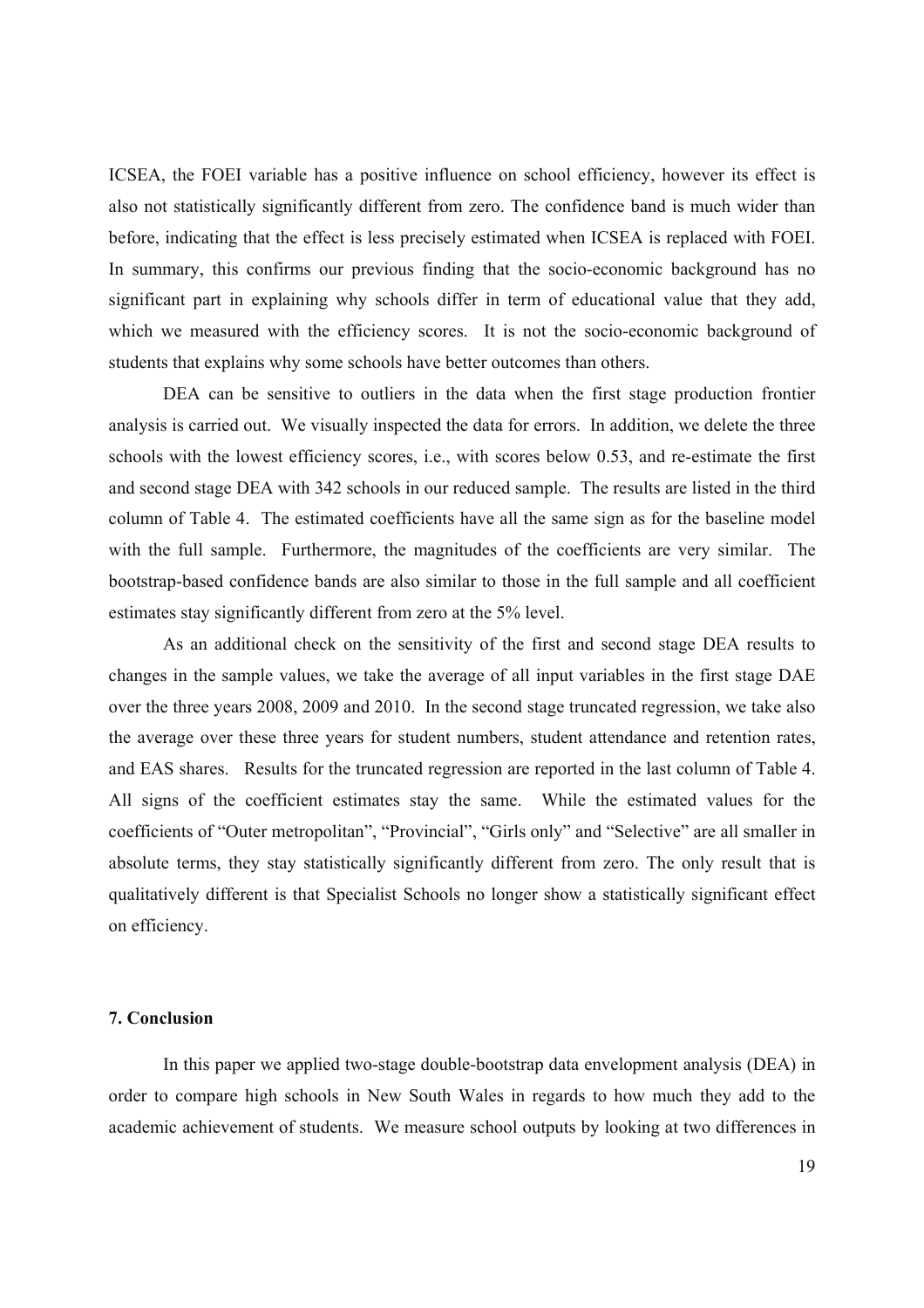test scores at the school level: Year 12 test scores in 2010 minus and the same cohort's test scores two years earlier (Year 10) in 2008; and the Year 9 test scores in 2010 minus and the same cohort's test scores two years earlier (Year 7) in 2008 In this way we control for prior academic achievement of students because we consider only changes in test scores and not their absolute levels. The first stage DEA derives bias-adjusted efficiency scores for the schools by controlling for differences in school inputs, such as financial and teacher resources available to the schools per student, when producing outputs. The most efficient schools on the production frontier get assigned a value of 1 and other less efficient schools inside the frontier a value below 1. We find that the ranking of schools based on efficiency scores differs from a ranking based on raw test scores only. Basically, the efficiency scores measure have much value a school delivers for the money it spends.

The second stage DEA analysis links the efficiency scores to variables that capture the different environments in which the schools operate. We considered the influence of school location, the socio-economic background of students, school size, student attendance and retention rates, the shares of ESL, Aboriginal and Special Education students, boys and girls only schools, and selective and specialist school types. We found no statistically significant influence on school efficiency for the socio-economic background variable, having controlled for prior student achievement in the first stage DEA. In addition, the average number of years of service of teachers at a school is not statistically significantly related to school efficiency. Variables that exert a statistically significant influence on school efficiency are as follows. School size, student retention rates, and boys-only, girls-only, and selective school dummy variables have all a positive effect. The effect is generally somewhat larger in magnitude for girls-only schools than for boys-only schools. A negative effect is attributable to a school being in the outer metropolitan or provincial area, with a sizably stronger negative effect for the latter. The larger the share of ESL, Aboriginal and Special Education students is at a school, the lower is school efficiency, keeping all else the same. This effect is relatively sizeable. Specialist school status also has a negative influence on efficiency but the magnitude is relatively small, though it is significantly different from zero, except for one specification when it is not.

Our results are relevant for government school policy. We found that schools in provincial areas and schools with higher shares of ESL, Aboriginal and Special Education students in particular have lower efficiency score. In 2013, the NSW Department of Education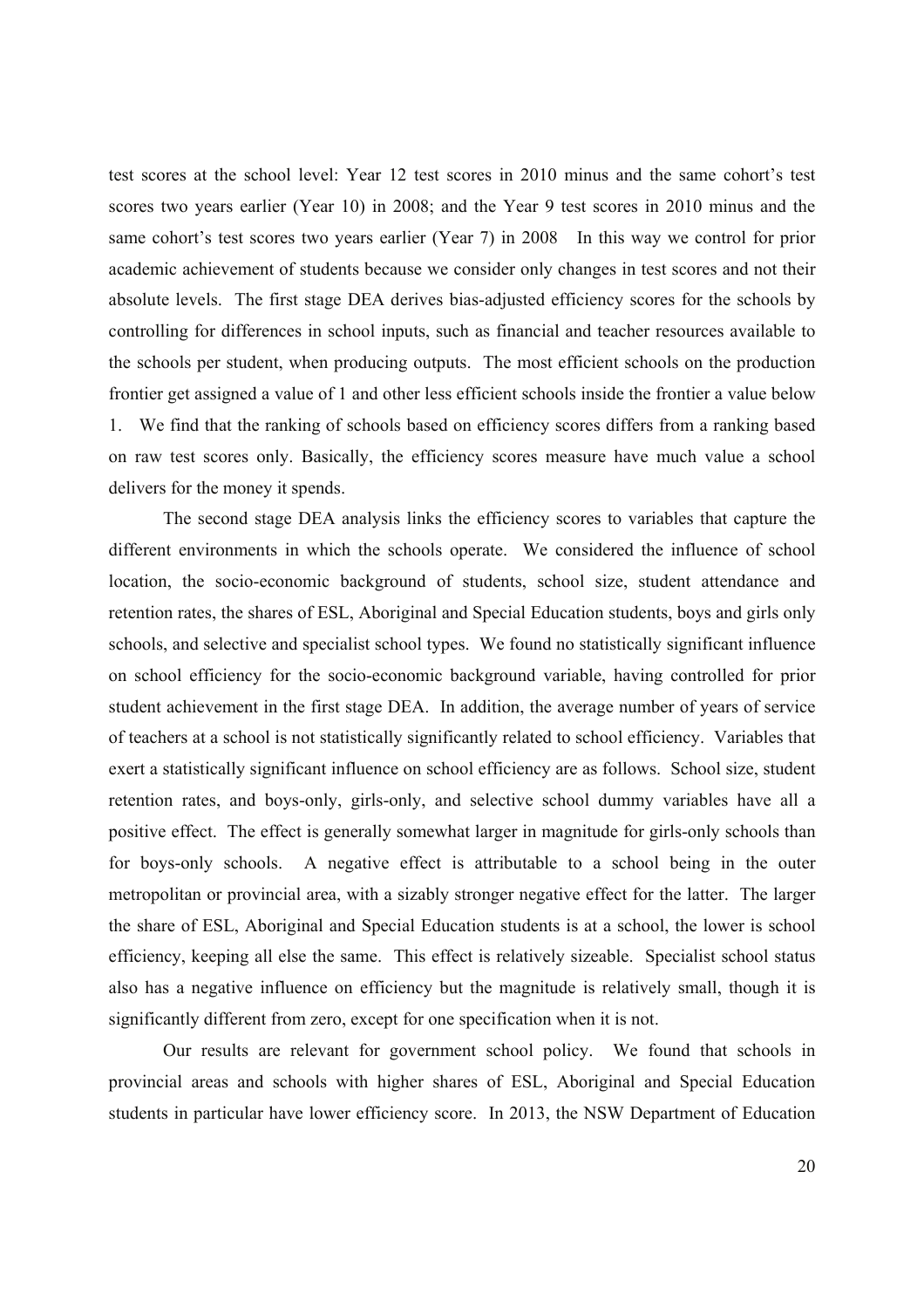and Communities started developing an education reform called "Local Schools, Local Decisions" to enhance school finance and staffing autonomy, (NSW DEC, 2013). The reforms involve devolving most resource management and school staffing to local school decision making. A key feature of this reform process is the implementation of a new "Resource Allocation Model," based on individual school-based needs criteria. Furthermore, an initial tranche of 229 NSW government schools is participating in 2013 in a Commonwealth Government funded program called "Empowering Local Schools National Partnership" (NSW DEC, 2013). By 2015 this program will be rolled out State wide across the approximately 2,240 NSW Primary and Secondary Schools. By that time the NSW DEC will have devolved about 70% of total school funding decisions back to individual school-site governing bodies. It will be interesting to see what impact these reforms will have, for example, on provincial schools and schools with higher shares of ESL, Aboriginal and Special Education Students. Our results provide a benchmark for analyzing the effects of such reforms on school efficiency. There are various other directions for future research. The two-stage DEA analysis could be extended to the other five States and two Territories across Australia. It could also be extended to Catholic Schools and Independent Schools. Approximately  $\frac{1}{3}$  of Australian students attend these nongovernmental schools, of which about ¾ are Catholic Schools.

#### **References**

- Alexander, R.J., A.A. Haug and M. Jaforullah, 2010. A Two-Stage Double-Bootstrap Data Envelopment Analysis of Efficiency Differences of New Zealand Secondary Schools. *Journal of Productivity Analysis* 34, 99-110.
- ACARA, 2010. *NAPLAN Achievement in Reading, Writing, Language Conventions and Numeracy: Report for 2010.* Australian Curriculum Assessment and Reporting Authority, Sydney.
- Barkhi, R. and Y.-C. Kao, 2010. Evaluating Decision Making Performance in the GSS Environment Using Data Envelopment Analysis. *Decision Support Systems* 49, 162-174.
- Bradley, S., M. Draca and C. Green, 2004. School Performance in Australia: Is There a Role for Quasi-Markets. *The Australian Economic Review* 37, 271-286.
- Chang, H., W.\_J. Chang, S. Das and S.-H. Li, 2004. Health Care Regulation and the Operating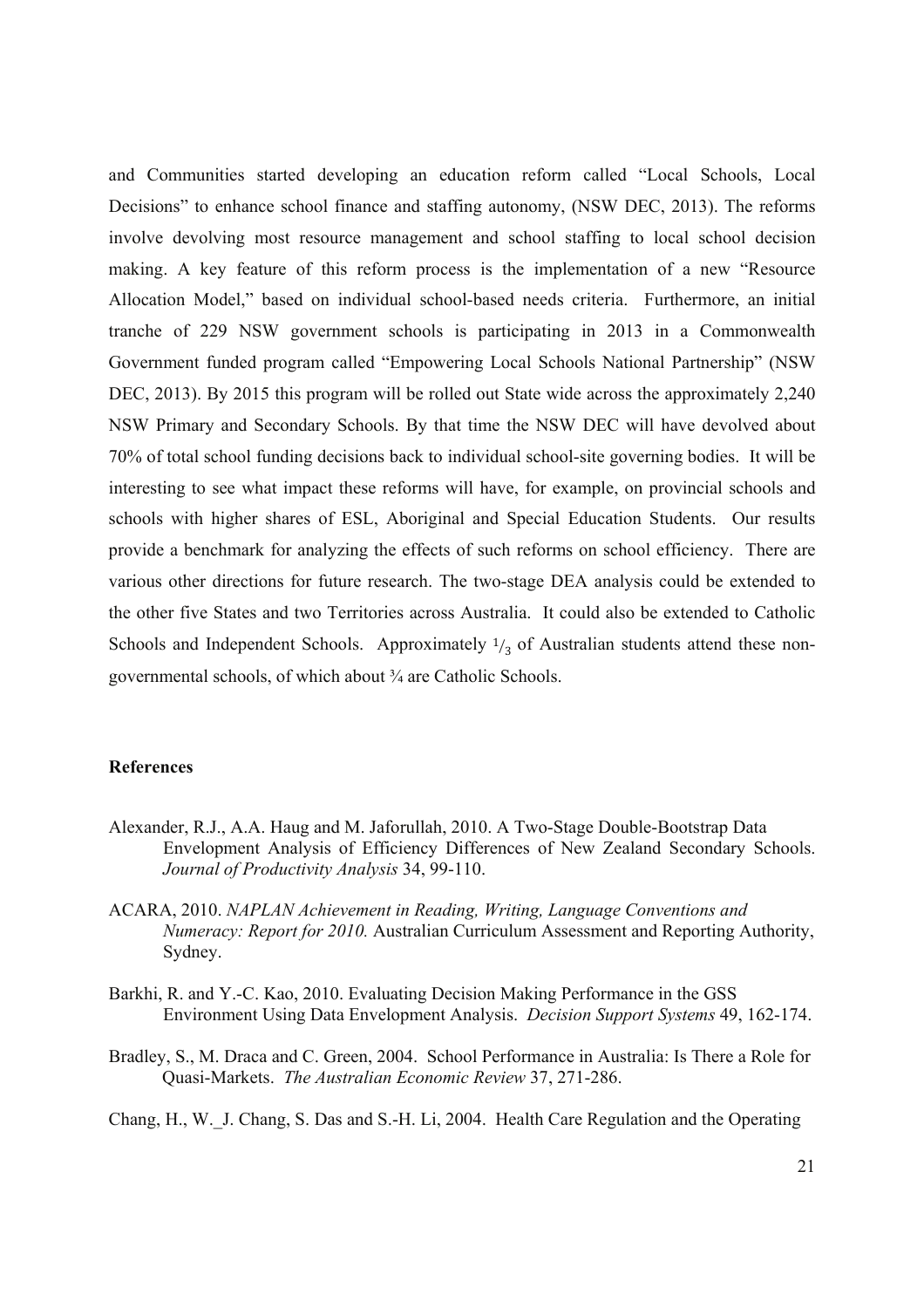Efficiency of Hospitals: Evidence from Taiwan. *Journal of Accounting and Public Policy* 23, 483-510.

- Cook, W.W. and L.M. Seiford, 2009. Data Envelopment Analysis (DEA) Thirty Years on. *European Journal of Operational Research* 192, 1-17.
- Cummins, D.J., M.A. Weiss, X. Xie and H. Zi, 2010. Economies of Scope in Financial Services: A DEA Efficiency Analysis of the U.S. Insurance Industry. *Journal of Banking and Finance* 34, 1525-1539.
- Erhemjamts, O. and J.T. Leverty, 2010. The Demise of the Mutual Organizational Form: An Investigation of the Life Insurance Industry. *Journal of Money, Credit and Banking* 42, 1011-1036.
- Farrell, M.J., 1957. The Measurement of Productive Efficiency. *Journal of the Royal Statistical Society Series A*, 120, 253-281.
- Gonski, D., 2011. Review of Funding for Schooling Final Report (December). Commonwealth Government, Canberra, Australia.
- Hadley, G., 1962. Evaluation the Unsolved Problem. *Operations Research*, 10: B18-B19, Supp. 1.
- Hinz, B., 2010. Australian Federalism and School Funding Arrangements: An Examination of Competing Models and Recurrent Critiques. Paper presented at the Canadian Political Science Association Annual Conference, Montreal, June 1-3, 2010.
- Kneip, A. Park, B.U. and Simar, L. (1998). A Note on the Convergence of Nonparametric DEA Estimates for Production Efficiency Scores*. Econometric Theory* 14, 783-793.
- Lamb, S., R. Rumberger, D. Jesson and R. Teese, 2004. School Performance in Australia: Results from Analyses of School Effectiveness. Report for the Victorian Department of Premier and Cabinet, Centre for Post-Compulsory Education and Lifelong Learning, University of Melbourne, Melbourne.
- Mante, B. and G. O'Brien, 2002. Efficiency Measurement of Australian Public Sector Organisations: The case of State Secondary Schools in Victoria. *Journal of Educational Administration* 40, 274-296.
- Marks, G. N. (2010). What Aspects of Schooling are Important? School Effects on Tertiary Entrance Performance. *School Effectiveness and School Improvement* 21, 267–287.
- Marks, G.N., J. McMillan and K. Hillman (2001). Tertiary Entrance Performance: The Role of Student Background and School Factors. *LSAY Research Reports.* Longitudinal Surveys of Australian Youth Research Report No. 22, http://research.acer.edu.au/lsay\_research/24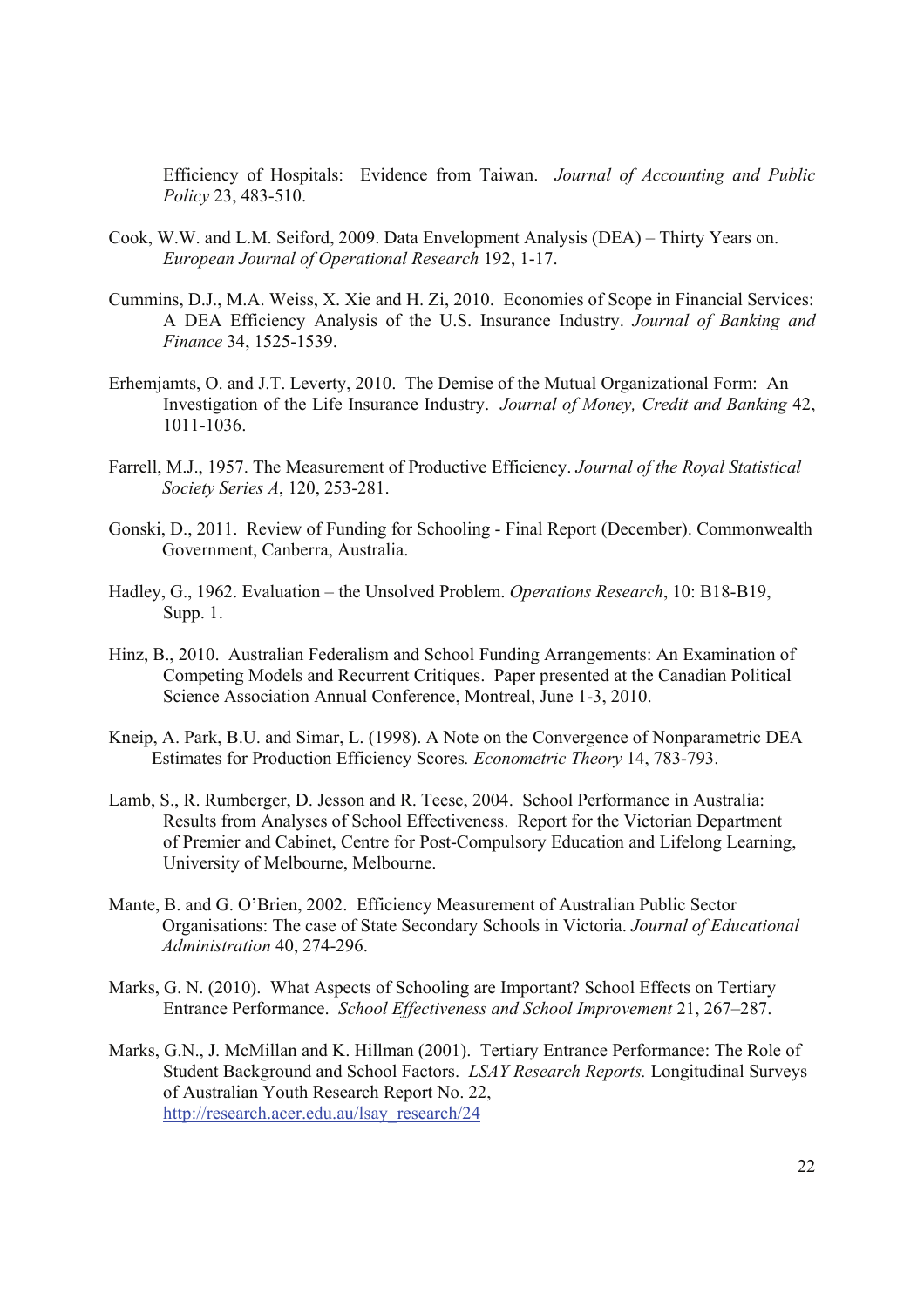- Miller, P.W. and D. Voon , forthcoming. School Outcomes in New SouthWales and Queensland: A Regression Discontinuity Approach. *Education Economics*.
- Miller, P. W. and D. Voon, 2011. Lessons from My School. *Australian Economic Review* 44, 366-386.
- Mok, M. and M. Flynn. 1996. School Size and Academic Achievement in the HSC Examination: Is there a relationship. *Issues in Educational Leadership* 6, 57-78
- NSW DEC (2013). Local Schools, Local Decisions. New South Wales Department of Education and Communities, http://www.schools.nsw.edu.au/news/lsld/index.php.
- Oaxaca, R. 1973. Male–female wage differentials in urban labor markets. *International Economic Review* 14, 693-709.
- Perry, L.B. and A. McConney, 2010. Does the SES of the School Matter? An Examination of Socioeconomic Status and Student Achievement Using PISA 2003. *Teachers College Record* 112, 1137-1162.
- Shephard, R.W., 1970. *Theory of Cost and Production Functions*. Princeton University Press, Princeton.
- Simar, L. and P.W. Wilson, 2007. Estimation and Inference in Two-Stage Semi-Parametric Models of Production Processes. *Journal of Econometrics* 136, 31-64.
- Wilson, P.W., 2008. FEAR 1.0: A Software Package for Frontier Efficiency Analysis with R. *Socio-Economic Planning Sciences* 42, 247-254.
- Worthington, A.C., 2001. An Empirical Survey of Frontier Efficiency Measurement Techniques in Education. *Education Economics* 9, 245-268.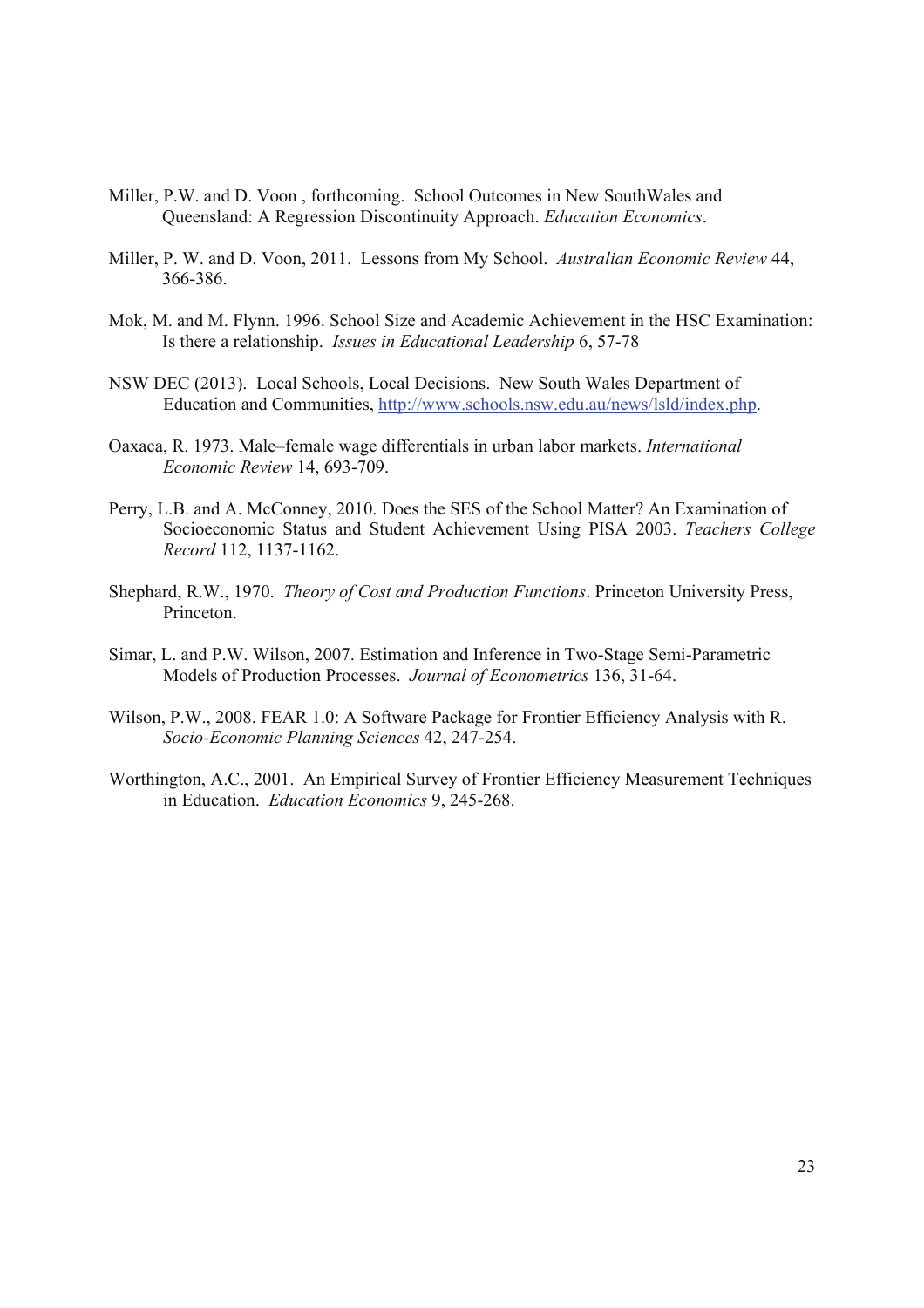| Variable                              | Variable description                                                                                           | Mean    | Median  | Standard<br>Deviation | Minimum | Maximum  |
|---------------------------------------|----------------------------------------------------------------------------------------------------------------|---------|---------|-----------------------|---------|----------|
|                                       | Used for deriving two DEA output variables                                                                     |         |         |                       |         |          |
| <b>ATAR</b> test                      | School's median score on<br>Year 12 Higher School<br>Certificate examination<br>(ATAR score) in 2010           | 58.4    | 57.8    | 14.7                  | 20.5    | 99.3     |
| Year 10 test                          | School's median score on<br>School Certificate<br>examination in Year 10 in<br>2008                            | 354.6   | 350.0   | 30.3                  | 281     | 459      |
| Year 9 test                           | Average school test score<br>in reading, writing,<br>language conventions and<br>numeracy in Year 9 in<br>2010 | 567.6   | 560.0   | 41.2                  | 485     | 754      |
| Year 7 test                           | Average school test score<br>in reading, writing,<br>language conventions and<br>numeracy in Year 7 in<br>2008 | 532.5   | 523     | 42.4                  | 462     | 731      |
| <b>DEA</b> input variables            |                                                                                                                |         |         |                       |         |          |
| Teacher<br>salaries                   | Average teacher<br>contract salary at a<br>school, per student                                                 | 8554.51 | 8078.11 | 1573.29               | 6290.26 | 16640.27 |
| Support staff<br>salaries             | Average support and<br>administrative staff<br>contract salary at school,<br>per student                       | 1144.33 | 1031.38 | 508.15                | 505.59  | 5736.26  |
| Other                                 | All other expenditures                                                                                         | 1436.57 | 1186.42 | 1523.89               | 614.27  | 26501.27 |
| expenditures<br>Number of<br>teachers | of the school per student<br>School's teacher full-<br>time equivalent per<br>student                          | 0.081   | 0.075   | 0.015                 | 0.064   | 0.186    |
| Number of<br>support staff            | School's support and<br>administrative staff full-<br>time equivalent per<br>student                           | 0.018   | 0.016   | .006                  | 0.011   | 0.055    |

**Table 1**. Variables used in the first stage DEA and their basic statistics for schools in the sample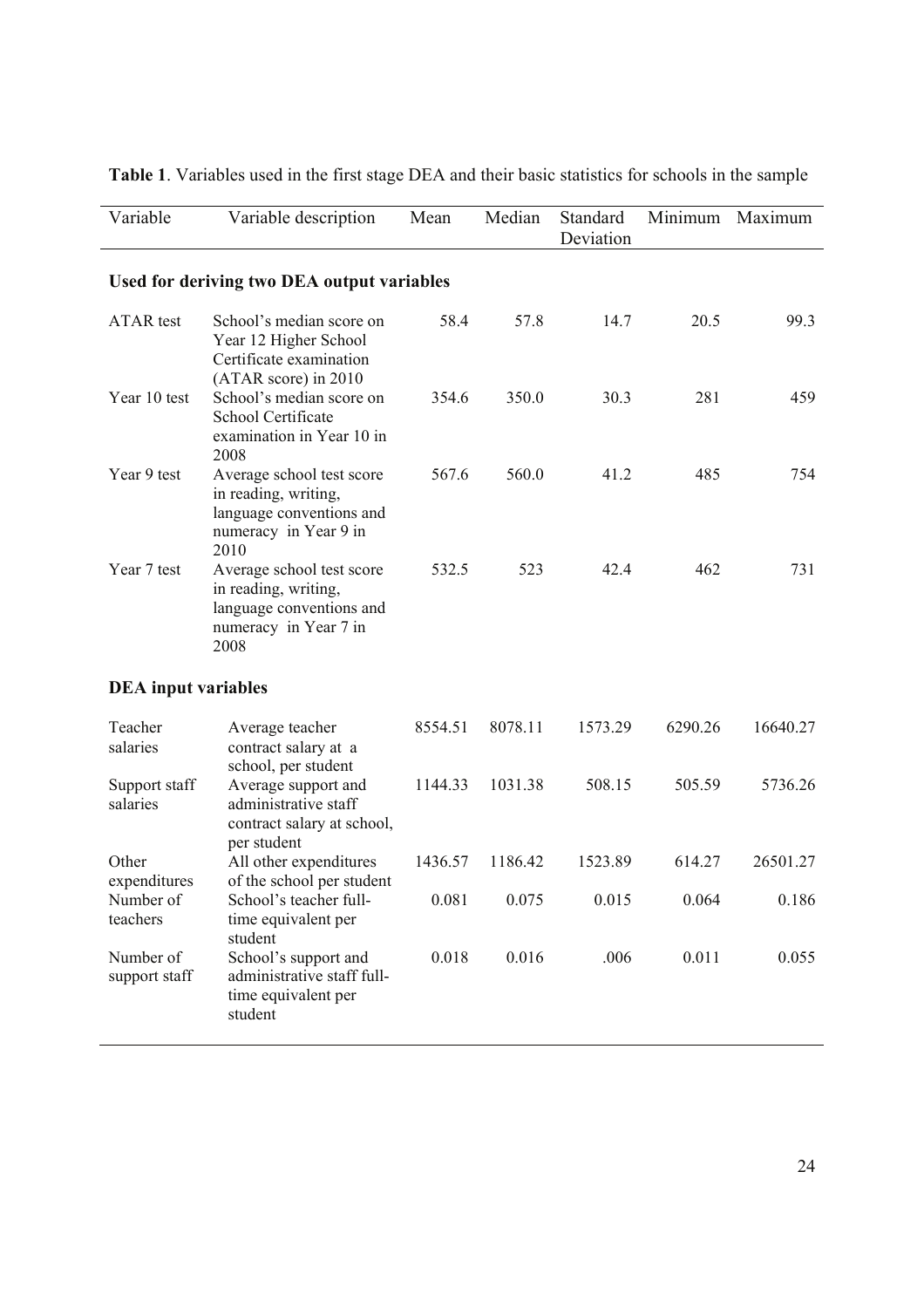| Variable        | Variable description                                                                | Mean  | Median | Standard<br>Deviation | Minimum          | Maximum      |
|-----------------|-------------------------------------------------------------------------------------|-------|--------|-----------------------|------------------|--------------|
| OuterMet        | School location in outer<br>metropolitan area                                       | 0.13  |        |                       | $\mathbf{0}$     | $\mathbf{1}$ |
| Provincial      | School location in<br>provincial area                                               | 0.34  |        |                       | $\boldsymbol{0}$ | 1            |
| <b>ICSEA</b>    | <b>ICSEA</b> index                                                                  | 982.1 | 964.3  | 79.3                  | 733              | 1196         |
| <b>FOEI</b>     | FOEI index (used in<br>alternative specification<br>to replace ICSEA)               | 996.6 | 980.8  | 79.7                  | 845.3            | 1215.9       |
| <b>Students</b> | Number of full time<br>equivalent students at the<br>school                         | 788.6 | 788.4  | 297.8                 | 148              | 2029         |
| Attendance      | Student attendance rate in<br>decimal fractions                                     | 0.89  | 0.88   | 0.04                  | 0.78             | 0.97         |
| Retention       | Student retention rate in<br>decimal fractions                                      | 0.68  | 0.63   | 0.24                  | 0.17             | 1.49         |
| Service         | Average years of service<br>of the teachers at a school                             | 15.69 | 15.9   | 3.43                  | 6.4              | 24.8         |
| EAS             | ESL, Aboriginal and<br>Special Education as<br>share of all students at a<br>school | 0.39  | 0.26   | 0.29                  | 0.03             | 1.09         |
| Boys only       | Boys only school                                                                    | 0.05  |        |                       | $\theta$         | $\mathbf{1}$ |
| Girls only      | Girls only school                                                                   | 0.06  |        |                       | $\boldsymbol{0}$ | 1            |
| Selective       | Selective admissions<br>to school                                                   | 0.12  |        |                       | $\theta$         | $\mathbf{1}$ |
| Specialist      | School specializes<br>(languages, etc.)                                             | 0.09  |        |                       | $\boldsymbol{0}$ | $\mathbf{1}$ |

**Table 2.** Environmental variables used in the second stage truncated regression

Note: For dummy variables, the mean value gives the proportion of schools in that category. For the location dummy variables the metropolitan area was left out and for the gender dummy variables the mixed-gender (coeducational) schools were left out. Retention rates can reach above 100% as they are "apparent" rates that do not consider a number of factors, including migration. Similarly, for EAS, some students may fall into more than one category so that the maximum can be above 1.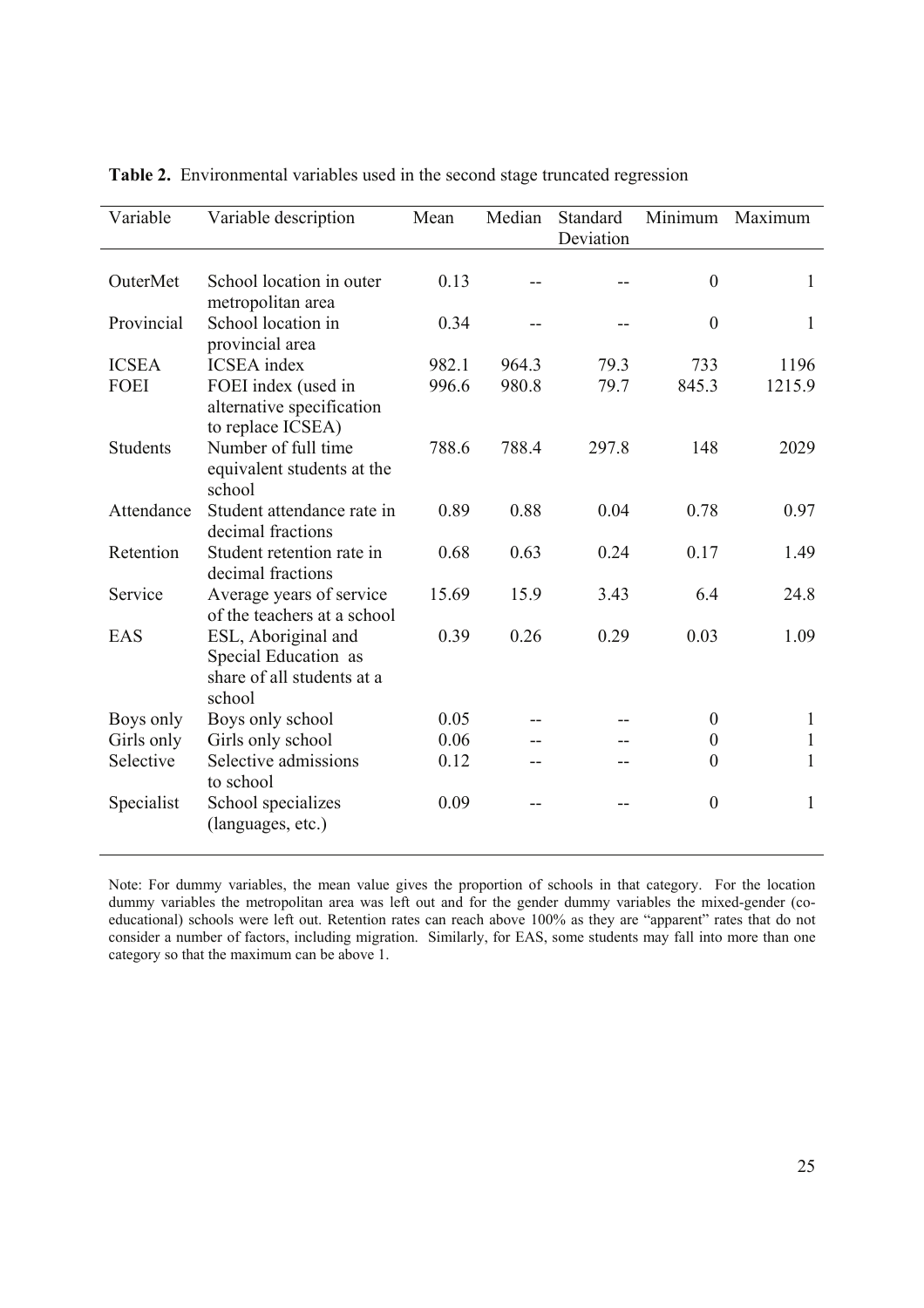

Figure 1. Histogram of the bias-adjusted efficiency scores (Farrell's measure)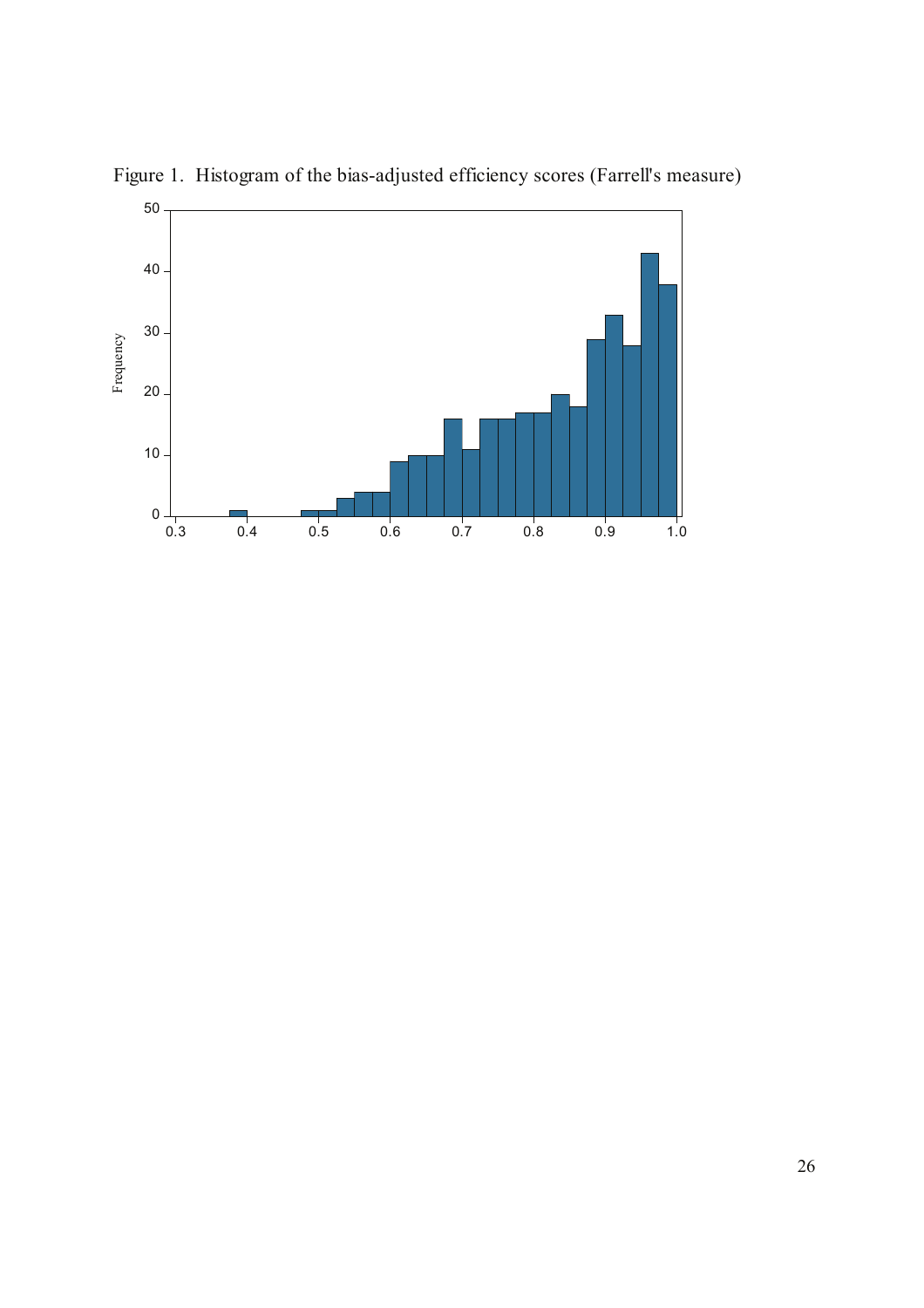| Variable                                                | Model with all              | Model with no ICSEA         | Model with significant      |  |
|---------------------------------------------------------|-----------------------------|-----------------------------|-----------------------------|--|
|                                                         | variables included          | and Students squared        | variables only              |  |
| OuterMet                                                | $-0.16$                     | $-0.17$                     | $-0.16$                     |  |
|                                                         | $(-0.22, -0.13)$            | $(-0.23, -0.14)$            | $(-0.21, -0.12)$            |  |
| Provincial                                              | $-0.21$                     | $-0.22$                     | $-0.22$                     |  |
|                                                         | $(-0.25, -0.18)$            | $(-0.26, -0.19)$            | $(-0.25, 0.10)$             |  |
| <b>ICSEA</b>                                            | 0.22<br>$(-0.09, 0.45)$     |                             |                             |  |
| Students                                                | 0.91                        | 0.93                        | 0.95                        |  |
|                                                         | (0.73, 1.0)                 | (0.86, 0.98)                | (0.88, 0.99)                |  |
| Students squared                                        | 0.02<br>$(-0.11, 0.08)$     |                             |                             |  |
| Attendance                                              | $-2.20$                     | $-1.98$                     | $-1.93$                     |  |
|                                                         | $(-2.53, -1.96)$            | $(-2.08, -1.91)$            | $(-2.01, -1.87)$            |  |
| Retention                                               | 0.23                        | 0.24                        | 0.25                        |  |
|                                                         | (0.15, 0.28)                | (0.17, 0.29)                | (0.18, 0.31)                |  |
| Service                                                 | 0.30<br>$(-0.12, 0.62)$     | 0.40<br>$(-0.006, 0.70)$    |                             |  |
| EAS (ESL,<br>Aboriginal, Special<br>Education students) | $-0.59$<br>$(-0.66, -0.54)$ | $-0.61$<br>$(-0.67, -0.56)$ | $-0.62$<br>$(-0.69, -0.58)$ |  |
| Boys only                                               | 0.17                        | 0.17                        | 0.17                        |  |
|                                                         | (0.11, 0.20)                | (0.12, 0.21)                | (0.12, 0.21)                |  |
| Girls only                                              | 0.22                        | 0.22                        | 0.22                        |  |
|                                                         | (0.15, 0.27)                | (0.15, 0.27)                | (0.16, 0.28)                |  |
| Selective (school                                       | 0.14                        | 0.14                        | 0.14                        |  |
| admission)                                              | (0.09, 0.17)                | (0.09, 0.17)                | (0.10, 0.18)                |  |
| Specialist (school)                                     | $-0.05$                     | $-0.04$                     | $-0.04$                     |  |
|                                                         | $(-0.09, -0.02)$            | $(-0.09, -0.01)$            | $(-0.08, -0.009)$           |  |

# **Table 3**. Truncated regression results for the impact of environmental variables on bias-adjusted school efficiency scores

Note: The first entry in each cell is the coefficient estimate. Figures in bold indicate statistical significance at the 5% level. The second entry in each cell, in parentheses, is the 95% confidence band derived from 5,000 bootstrap replications. The sample size is 345 observations (schools).